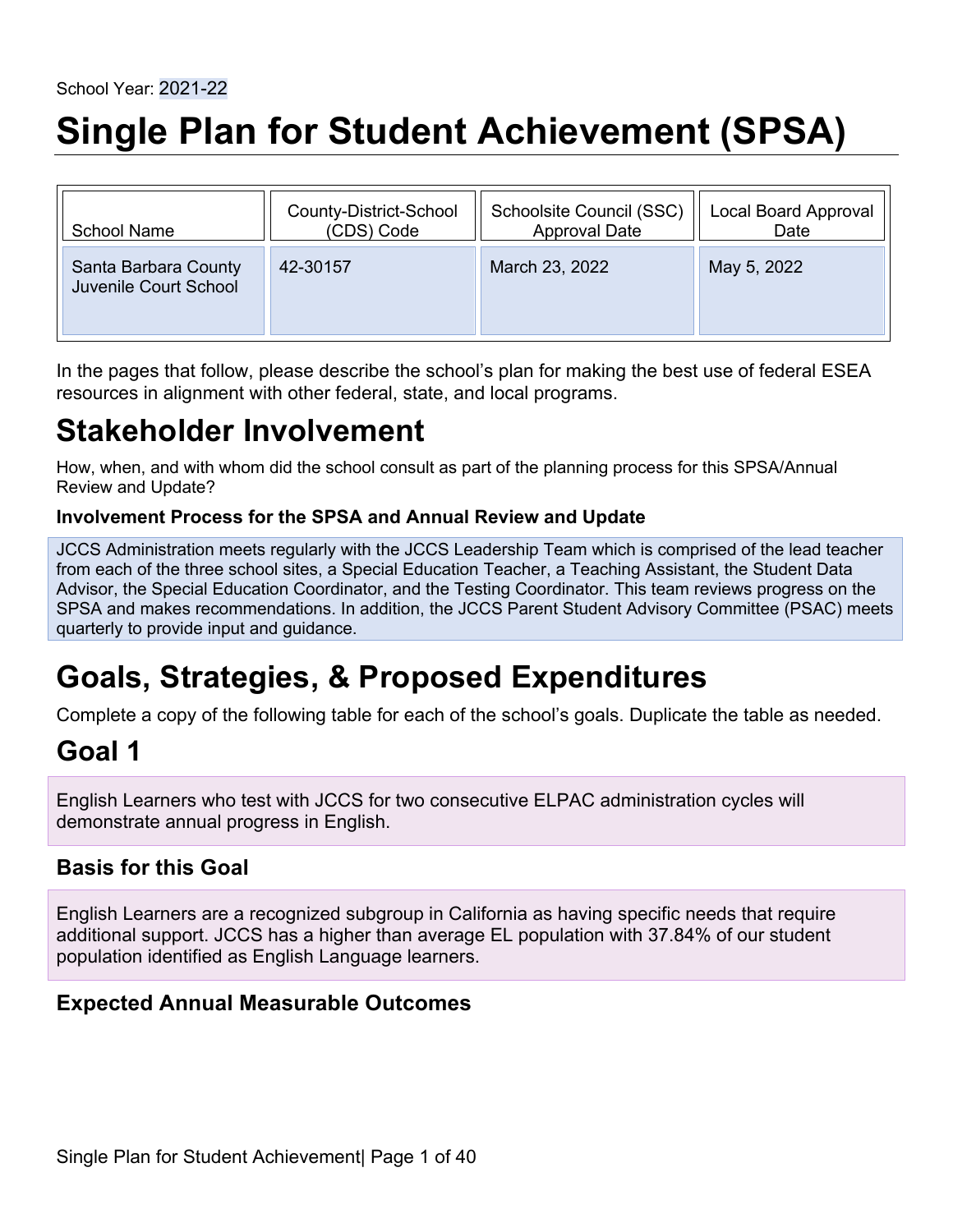| Metric/Indicator             | <b>Baseline</b>                      | <b>Expected Outcome</b>                                                                                                                                                                                                                                                                                                       |
|------------------------------|--------------------------------------|-------------------------------------------------------------------------------------------------------------------------------------------------------------------------------------------------------------------------------------------------------------------------------------------------------------------------------|
| <b>ELPAC Reports</b>         | 25% increase by one level or<br>more | 30% increase by one level.                                                                                                                                                                                                                                                                                                    |
| <b>Reclassification Rate</b> | 3.6%                                 | 6.6%                                                                                                                                                                                                                                                                                                                          |
| Training sign-in sheets      | 100%                                 | 100% of JCCS teachers will<br>continue to participate in<br>professional learning specific to<br>English Learners, including<br>continued study of the ELA/ELD<br>Standards, and will continue to<br>utilize assessment results to<br>inform instructional practice to<br>enable ELs to access the CCSS<br>and ELD standards. |

# **PLANNED STRATEGIES/ACTIVITIES**

Complete a copy of the following table for each of the school's strategies/Activities. Duplicate the table, including Proposed Expenditures, as needed.

# **Strategy/Activity 1**

## **Students to be Served by this Strategy/Activity**

(Identify either All Students or one or more specific student groups)

### English Learners

#### Strategy/Activity

JCCS Teaching Assistants will attend English Language Proficiency Assessments for California (ELPAC) training to ensure administration and scoring practices are aligned and calibrated with state requirements. (aligned to LCAP 1.d.)

### **Proposed Expenditures for this Strategy/Activity**

| Amount(s)                  | No additional cost; part of staff duties |
|----------------------------|------------------------------------------|
| Source(s)                  | Title 1, Part D                          |
| <b>Budget Reference(s)</b> | 2100-2140; 3100-3900                     |
| Amount(s)                  | \$390                                    |
| Source(s)                  | <b>LCFF</b>                              |
| <b>Budget Reference(s)</b> | 5200                                     |

Single Plan for Student Achievement | Page 2 of 40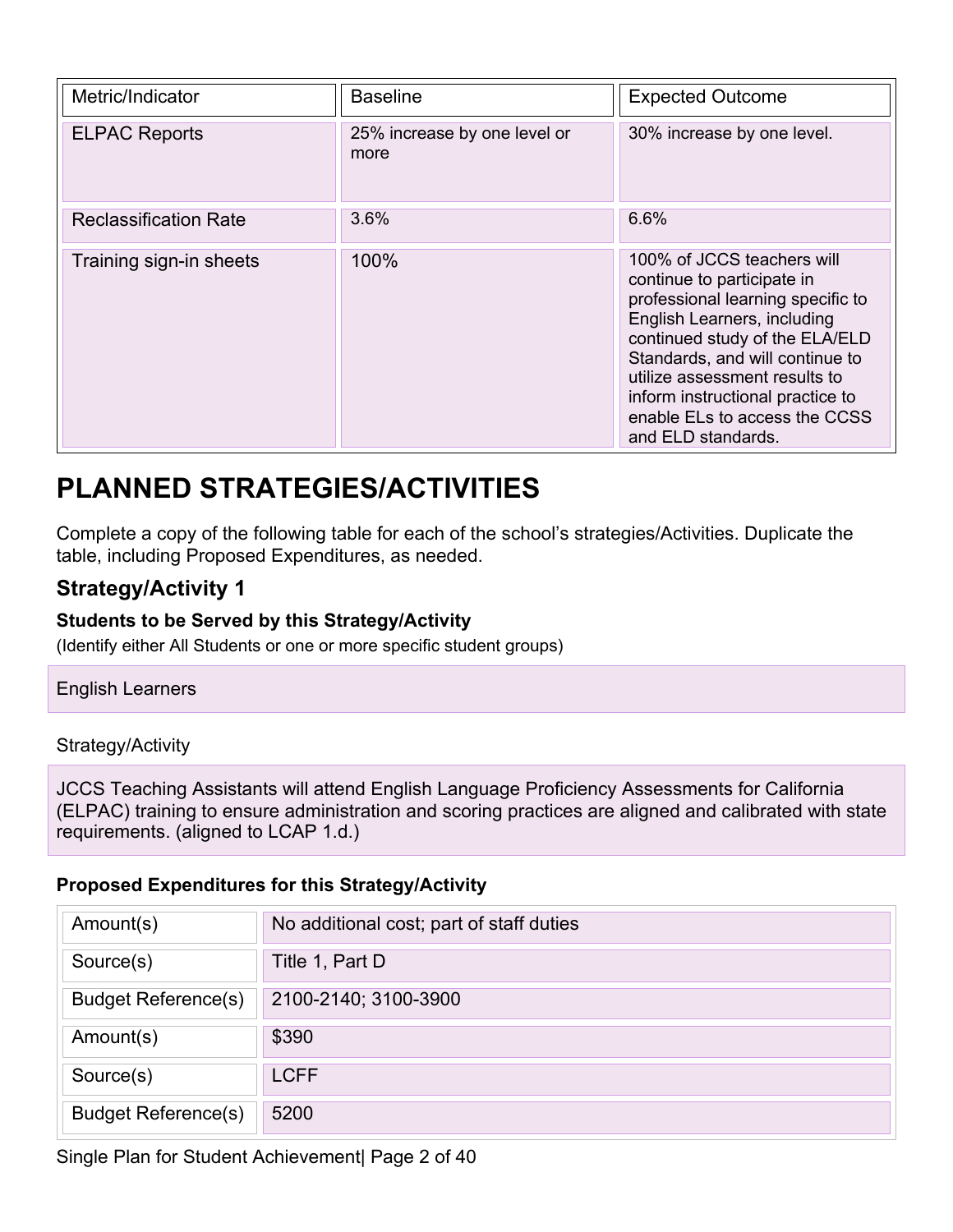## **Students to be Served by this Strategy/Activity**

(Identify either All Students or one or more specific student groups)

#### English Learners

#### Strategy/Activity

JCCS Teaching Assistants will assist teachers with ELD instruction, including explicit academic language instruction, opportunities for structured academic discussion, and scaffolded writing techniques. (aligned to LCAP 1.d)

#### **Proposed Expenditures for this Strategy/Activity**

| Amount(s)                  | \$23,212        |
|----------------------------|-----------------|
| Source(s)                  | Title 1, Part D |
| <b>Budget Reference(s)</b> | 2100; 3100-3900 |

## **Strategy/Activity 3**

#### **Students to be Served by this Strategy/Activity**

(Identify either All Students or one or more specific student groups)

#### English Learners

#### Strategy/Activity

JCCS teaching assistants will continue to assist the teacher to incorporate ELD strategies that promote linguistic and academic proficiency into Character Based Literature (CBL) lessons. (aligned to LCAP 1.d)

#### **Proposed Expenditures for this Strategy/Activity**

| Amount(s)                  | \$260,597.50    |
|----------------------------|-----------------|
| Source(s)                  | Title 1, Part D |
| <b>Budget Reference(s)</b> | 2100; 3100-3900 |

## **Strategy/Activity 4**

#### **Students to be Served by this Strategy/Activity**

(Identify either All Students or one or more specific student groups)

Single Plan for Student Achievement| Page 3 of 40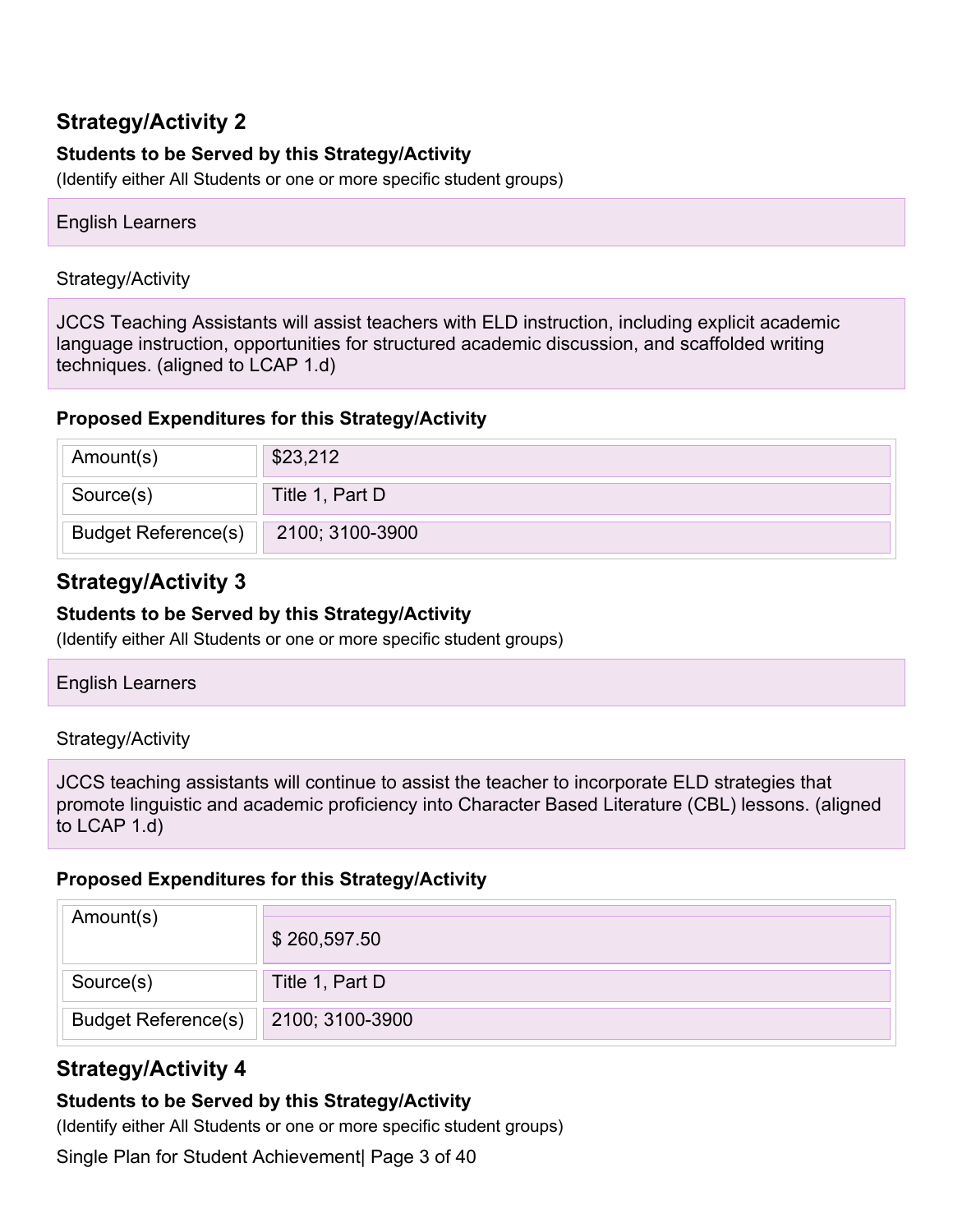JCCS teaching assistants will continue to systematically review and identify students for reclassification eligibility and ensure that all identified students are reclassified. RFEP students reclassified within four years will continue to be closely monitored to ensure academic and language growth. Identified students will be discussed during weekly site meetings to monitor progress across subjects and classes. (LCAP 1.d)

#### **Proposed Expenditures for this Strategy/Activity**

| Amount(s)                  | No additional cost; part of staff duties |
|----------------------------|------------------------------------------|
| Source(s)                  | Title 1, Part D                          |
| <b>Budget Reference(s)</b> | 2100; 3100-3900                          |

# **Goal 2**

All students enrolled 85 days or more will show progress towards proficiency in ELA as measured by state and local assessments.

## **Basis for this Goal**

Provide greater support for students in English to fill in their educational gaps; assist in credit recovery when needed; achievement in ELA core curriculum; prepare them for standards test

## **Expected Annual Measurable Outcomes**

| Metric/Indicator                               | <b>Baseline</b>                                                                                                                           | <b>Expected Outcome</b>    |
|------------------------------------------------|-------------------------------------------------------------------------------------------------------------------------------------------|----------------------------|
| Diagnostic Online Reading<br>Assessment (DORA) | 0.70 Grade Level Growth                                                                                                                   | 1.0 Grade Level Growth     |
| <b>JCCS Writing Assessments</b>                | 20%                                                                                                                                       | 2% increase above baseline |
| <b>CAASPP</b> results                          | 18%<br>Due to the Pandemic<br>CAASPP was not<br>administered in 2019-20,<br>therefore the baseline is from<br>the 2018-19 administration. | 1% increase above baseline |

# **PLANNED STRATEGIES/ACTIVITIES**

Single Plan for Student Achievement | Page 4 of 40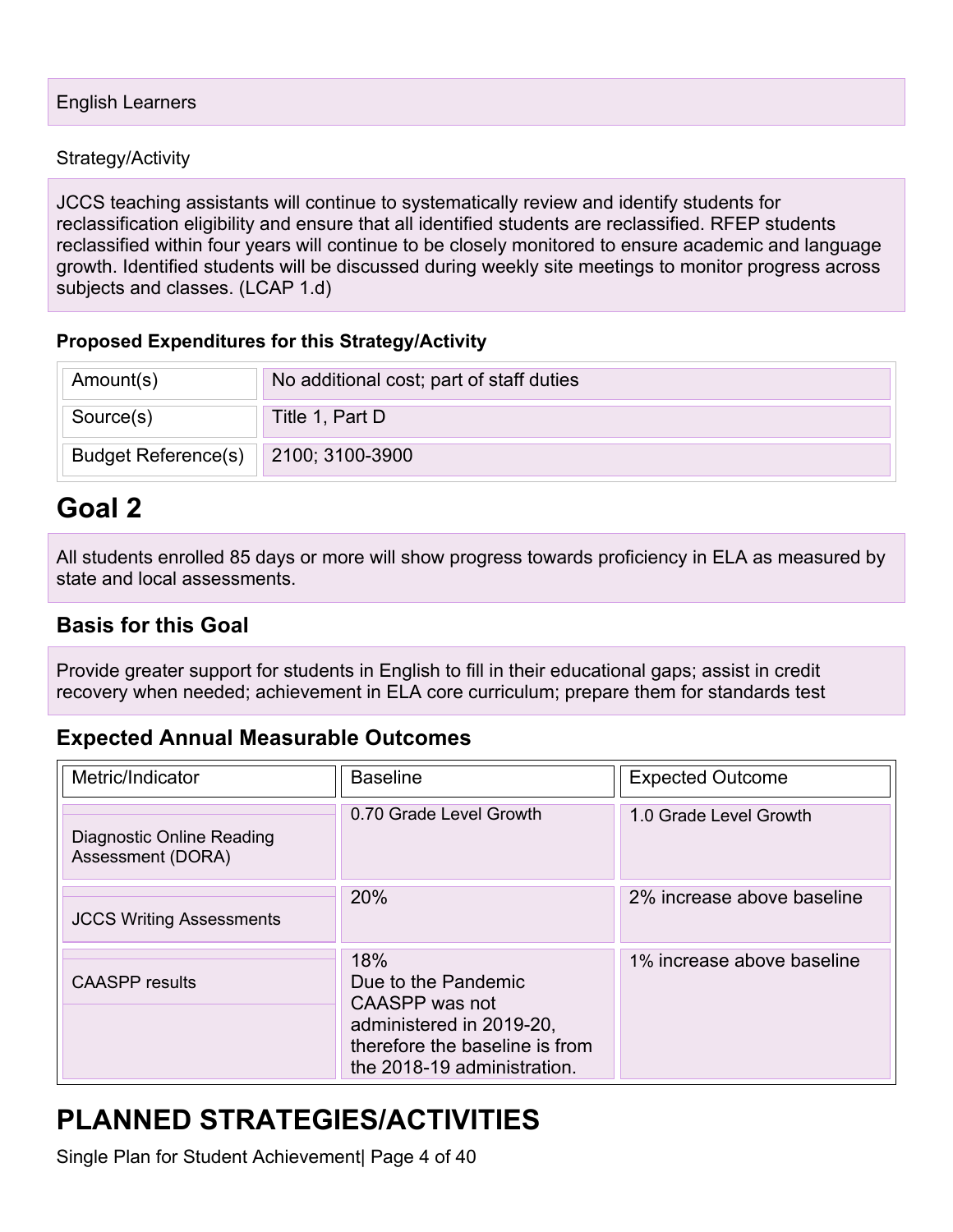Complete a copy of the following table for each of the school's strategies/Activities. Duplicate the table, including Proposed Expenditures, as needed.

# **Strategy/Activity 1**

## **Students to be Served by this Strategy/Activity**

(Identify either All Students or one or more specific student groups)

| <b>All Students</b> |
|---------------------|
|---------------------|

#### Strategy/Activity

SBCEO will continue to provide Teaching Assistants to provide greater access to direct instruction course offerings. (LCAP 1.a.)

#### **Proposed Expenditures for this Strategy/Activity**

| Amount(s)                  | No additional cost; part of staff duties |
|----------------------------|------------------------------------------|
| Source(s)                  | Title 1, Part D                          |
| <b>Budget Reference(s)</b> | 2100; 3100-3900                          |

## **Strategy/Activity 2**

### **Students to be Served by this Strategy/Activity**

(Identify either All Students or one or more specific student groups)

#### All Students

#### Strategy/Activity

JCCS teachers and teaching assistants will continue engaging in professional development in the practice of Instructional Rounds toward improved practice and calibration. The JCCS Director and CBL Workgroup will continue to guide program implementation. (Aligned with LCAP Goal 1.a)

#### **Proposed Expenditures for this Strategy/Activity**

| Amount(s)                  | No additional cost; part of staff duties |
|----------------------------|------------------------------------------|
| Source(s)                  | General                                  |
| <b>Budget Reference(s)</b> | 1100; 3100-3900                          |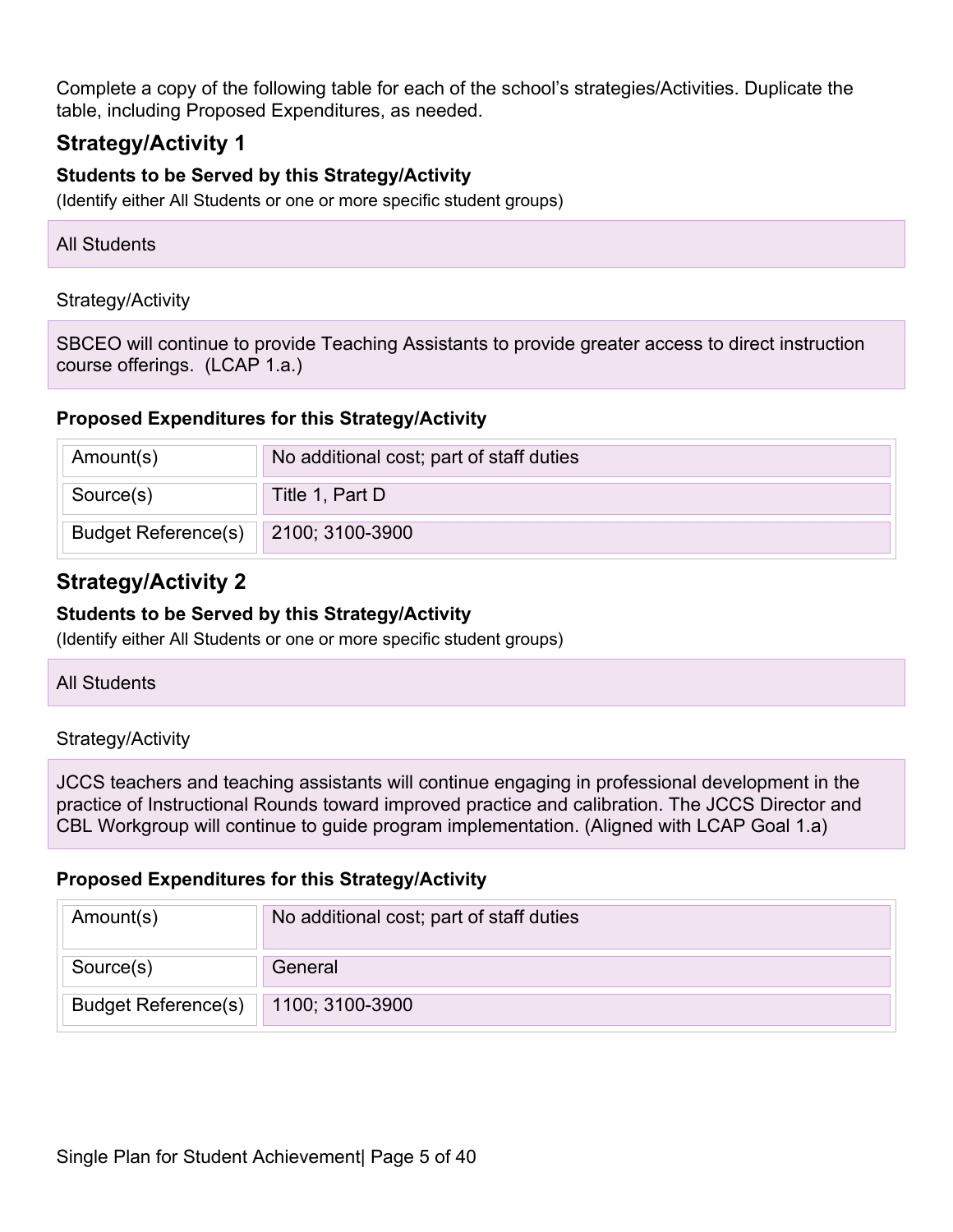#### **Students to be Served by this Strategy/Activity**

(Identify either All Students or one or more specific student groups)

#### All Students

#### Strategy/Activity

JCCS teachers and teaching assistants will continue administer the Diagnostic Online Reading Assessment (DORA) upon entry and review results to make placement decisions and inform instruction. (Aligned with LCAP Goal 1.a)

#### **Proposed Expenditures for this Strategy/Activity**

| Amount(s)                  | No additional cost; part of staff duties |
|----------------------------|------------------------------------------|
| Source(s)                  | General                                  |
| <b>Budget Reference(s)</b> | 1100; 3100-3900                          |
| Amount(s)                  | No additional cost; part of staff duties |
| Source(s)                  | Title I, Part D                          |
| <b>Budget Reference(s)</b> | 2100; 3100-3900                          |

## **Strategy/Activity 4**

### **Students to be Served by this Strategy/Activity**

(Identify either All Students or one or more specific student groups)

All Students

#### Strategy/Activity

JCCS Teachers and teaching assistants will administer Smarter Balanced Interim Assessments and use results to inform instruction. (Aligned with LCAP Goal 1.a)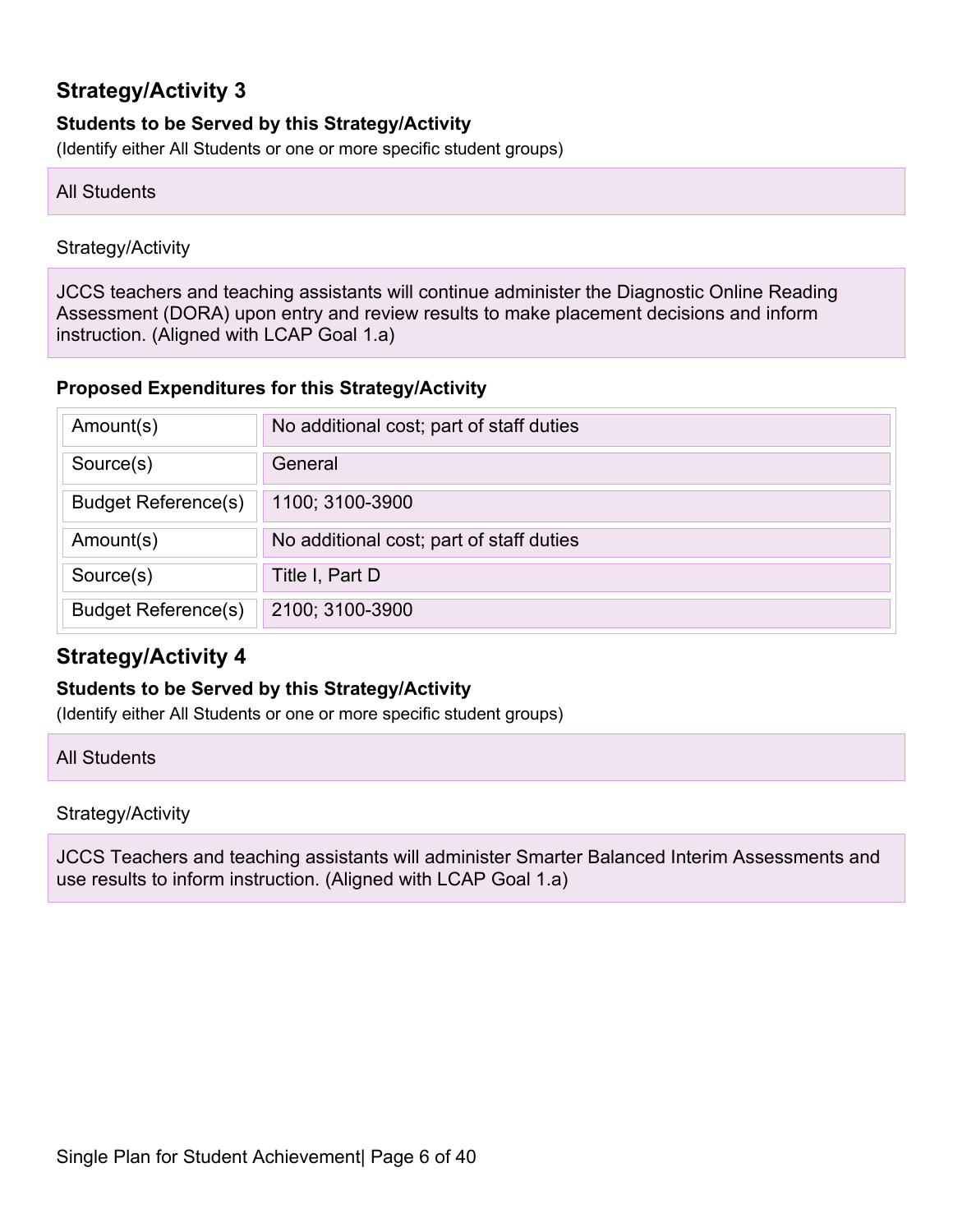### **Proposed Expenditures for this Strategy/Activity**

| Amount(s)                  | No additional cost; part of staff duties |
|----------------------------|------------------------------------------|
| Source(s)                  | General                                  |
| <b>Budget Reference(s)</b> | 1100; 3100-3900                          |
| Amount(s)                  | No additional cost; part of staff duties |
| Source(s)                  | Title I, Part D                          |
| <b>Budget Reference(s)</b> | 2100; 3100-3900                          |

# **Strategy/Activity 5**

## **Students to be Served by this Strategy/Activity**

(Identify either All Students or one or more specific student groups)

#### All Students

#### Strategy/Activity

Los Robles teachers and teaching assistants will continue to offer Homework Club to provide greater instructional support and access to credit recovery coursework. (Aligned with LCAP Goal 1.a)

### **Proposed Expenditures for this Strategy/Activity**

| Amount(s)                  | No additional cost; part of staff duties |
|----------------------------|------------------------------------------|
| Source(s)                  | General                                  |
| <b>Budget Reference(s)</b> | 1100; 3100-3900                          |
| Amount(s)                  | No additional cost; part of staff duties |
| Source(s)                  | Title I, Part D                          |
| <b>Budget Reference(s)</b> | 2100; 3100-3900                          |

# **Strategy/Activity 6**

### **Students to be Served by this Strategy/Activity**

(Identify either All Students or one or more specific student groups)

All Students

Strategy/Activity

Single Plan for Student Achievement| Page 7 of 40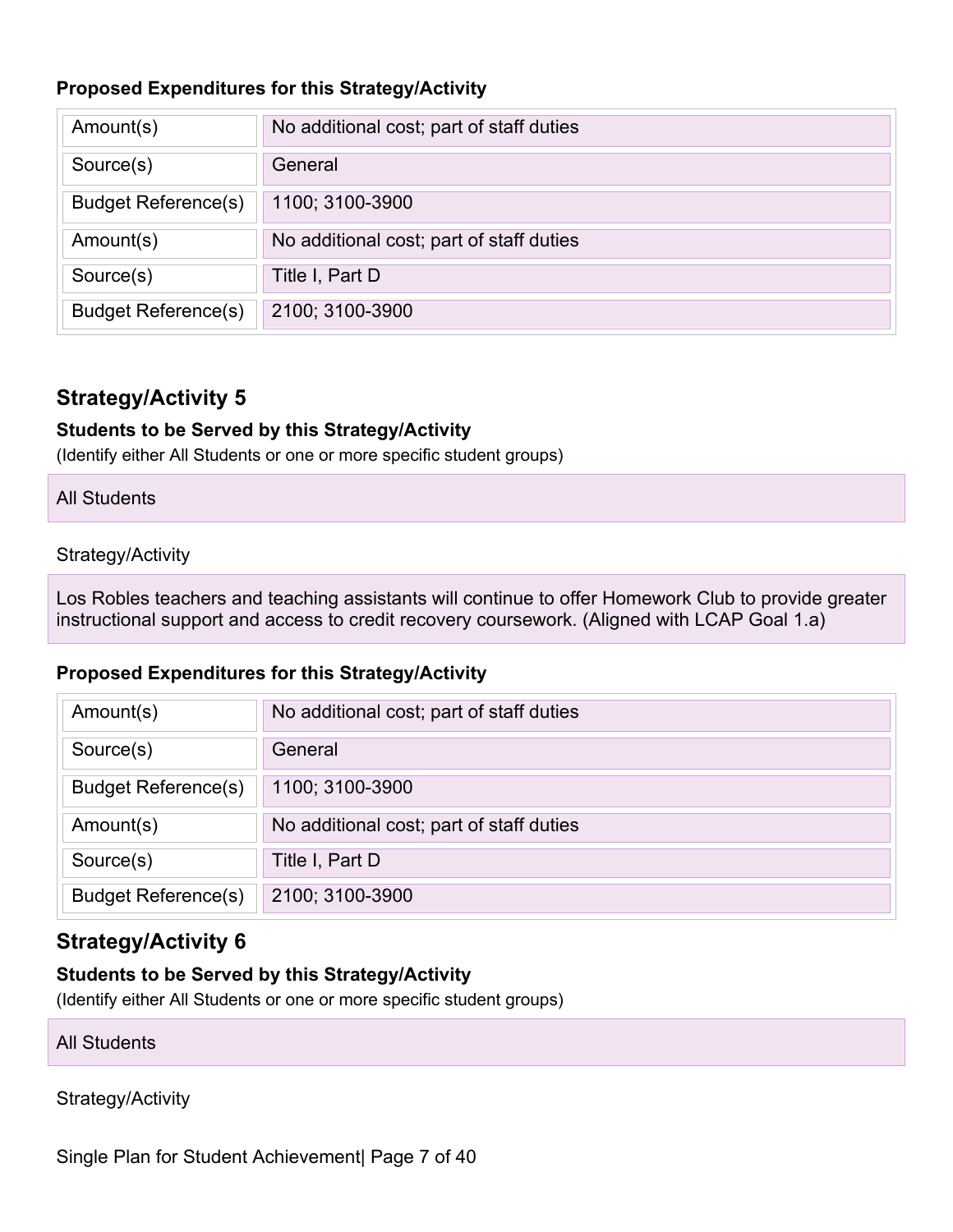The JCCS Director and teachers will review schedules and work with Probation to identify any additional time available for students to take advantage of instructional support and online coursework. Teachers and teaching assistants will inform individual Probation Case Managers of students who are struggling and in need of extra help. (Aligned with LCAP Goal 1.a)

## **Proposed Expenditures for this Strategy/Activity**

| Amount(s)                  | No additional cost; part of staff duties |
|----------------------------|------------------------------------------|
| Source(s)                  | General                                  |
| <b>Budget Reference(s)</b> | 1100,1300; 3100-3900                     |

# **Goal 3**

Students enrolled 85 days or more will show progress towards proficiency in Mathematics as measured by state and local assessments.

# **Basis for this Goal**

Provide greater support for students in Mathematics to fill in their educational gaps; assist in credit recovery when needed; achievement in Math core curriculum; prepare them for standards test. It should also be noted that 83% of JCCS students have not yet completed Algebra in their home districts, making it extremely difficult for them to perform well on a test that assesses Algebra, Geometry and Algebra 2.

# **Expected Annual Measurable Outcomes**

| Metric/Indicator                                               | <b>Baseline</b>         | <b>Expected Outcome</b>              |
|----------------------------------------------------------------|-------------------------|--------------------------------------|
| <b>CAASPP</b> results                                          | 0%                      | Increase by 1 point from<br>baseline |
| <b>Adaptive Diagnostic Assessment</b><br>of Mathematics (ADAM) | 0.63 Grade Level Growth | 1.0 Grade Level Growth               |
| <b>Training Sign-In Sheets</b>                                 | 100%                    | 100%                                 |

# **PLANNED STRATEGIES/ACTIVITIES**

Complete a copy of the following table for each of the school's strategies/Activities. Duplicate the table, including Proposed Expenditures, as needed.

# **Strategy/Activity 1**

Single Plan for Student Achievement| Page 8 of 40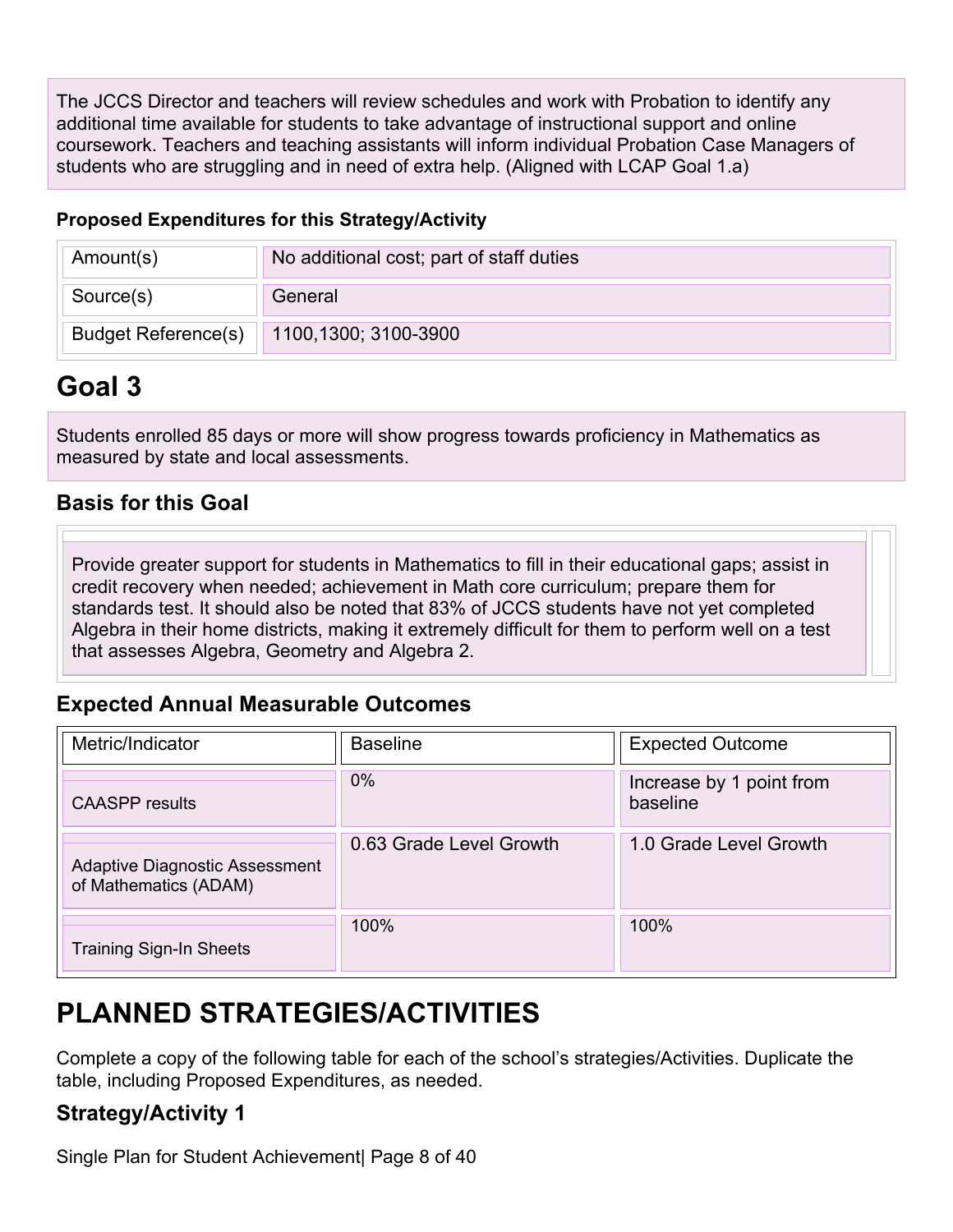## **Students to be Served by this Strategy/Activity**

(Identify either All Students or one or more specific student groups)

All

#### Strategy/Activity

JCCS teachers and teaching assistants will engage in math strategies professional development in order to support student's ability to access mathematics curriculum.

### **Proposed Expenditures for this Strategy/Activity**

| Amount(s)                  | No additional cost; part of staff duties |
|----------------------------|------------------------------------------|
| Source(s)                  | General                                  |
| <b>Budget Reference(s)</b> | 1100; 3100-3900                          |
| Amount(s)                  | No additional cost; part of staff duties |
| Source(s)                  | Title 1, Part D                          |
| <b>Budget Reference(s)</b> | 2100; 3100-3900                          |

## **Strategy/Activity 2**

### **Students to be Served by this Strategy/Activity**

(Identify either All Students or one or more specific student groups)

All

#### Strategy/Activity

JCCS Teachers and teaching assistants will administer Smarter Balanced Interim Assessments and use results to inform instruction. Aligned with LCAP Goal 1.a)

#### **Proposed Expenditures for this Strategy/Activity**

| Amount(s)                  | No additional cost; part of staff duties |
|----------------------------|------------------------------------------|
| Source(s)                  | General                                  |
| <b>Budget Reference(s)</b> | 1100; 3100-3900                          |
| Amount(s)                  | No additional cost; part of staff duties |
| Source(s)                  | Title 1, Part D                          |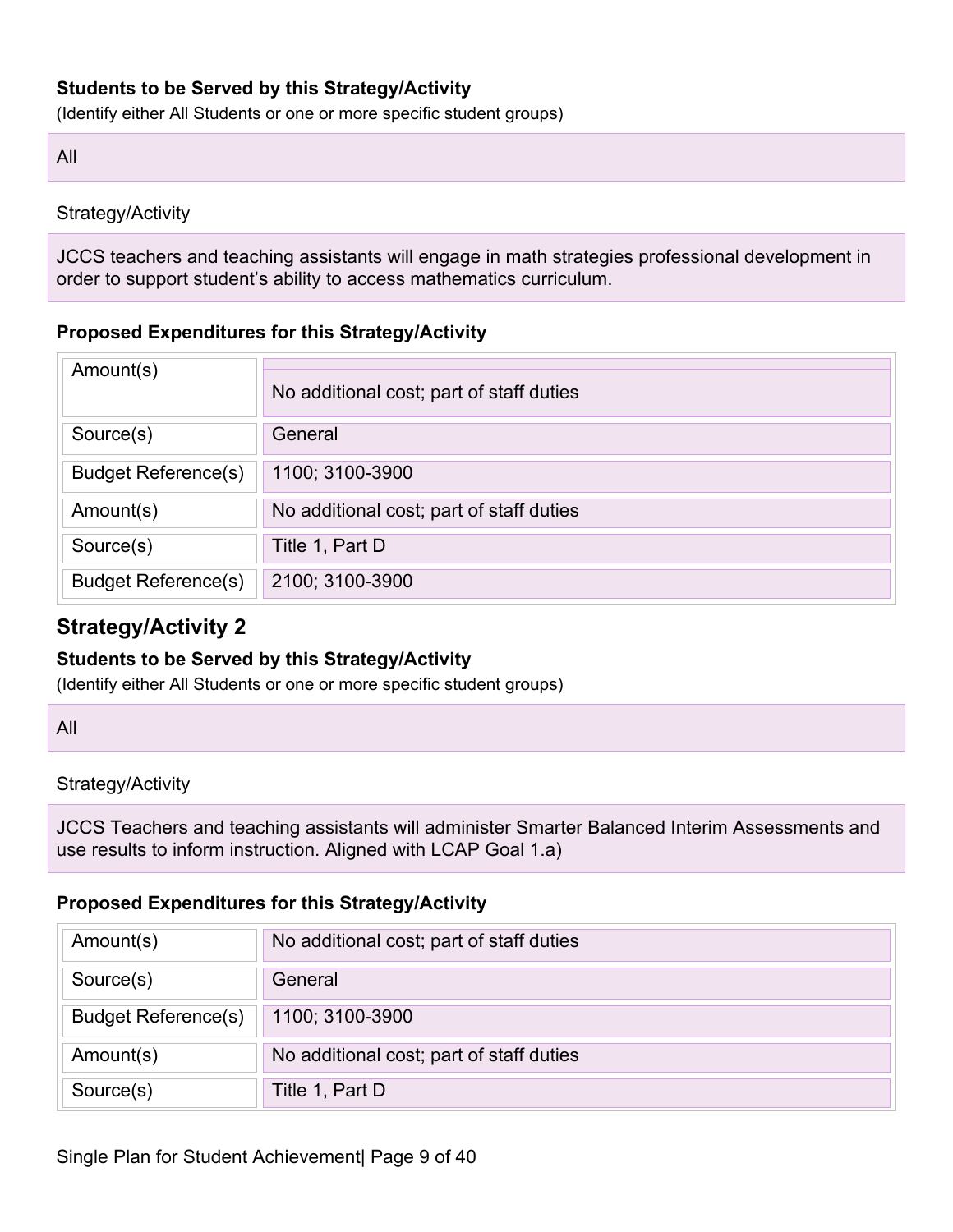| Amount(s)                             | No additional cost; part of staff duties |
|---------------------------------------|------------------------------------------|
| Budget Reference(s)   2100; 3100-3900 |                                          |

## **Students to be Served by this Strategy/Activity**

(Identify either All Students or one or more specific student groups)

All

## Strategy/Activity

Los Robles teachers and teaching assistants will continue to offer Homework Club to provide greater instructional support and access to credit recovery coursework. (Aligned with LCAP Goal 1.a.)

## **Proposed Expenditures for this Strategy/Activity**

| Amount(s)                  | No additional cost; part of staff duties |
|----------------------------|------------------------------------------|
| Source(s)                  | General                                  |
| <b>Budget Reference(s)</b> | 1100; 3100-3900                          |
| Amount(s)                  | No additional cost; part of staff duties |
| Source(s)                  | Title 1, Part D                          |
| <b>Budget Reference(s)</b> | 2100; 3100-3900                          |

# **Strategy/Activity 4**

### **Students to be Served by this Strategy/Activity**

(Identify either All Students or one or more specific student groups)

JCCS teachers and teaching assistants will review schedules and work with Probation to identify any additional time available for students to take advantage of instructional support and online coursework. (Aligned with LCAP Goal 1.a)

## **Proposed Expenditures for this Strategy/Activity**

| Amount(s)                  | No additional cost; part of staff duties |
|----------------------------|------------------------------------------|
| Source(s)                  | General                                  |
| <b>Budget Reference(s)</b> | 1100; 3100-3900                          |
| Amount(s)                  | No additional cost; part of staff duties |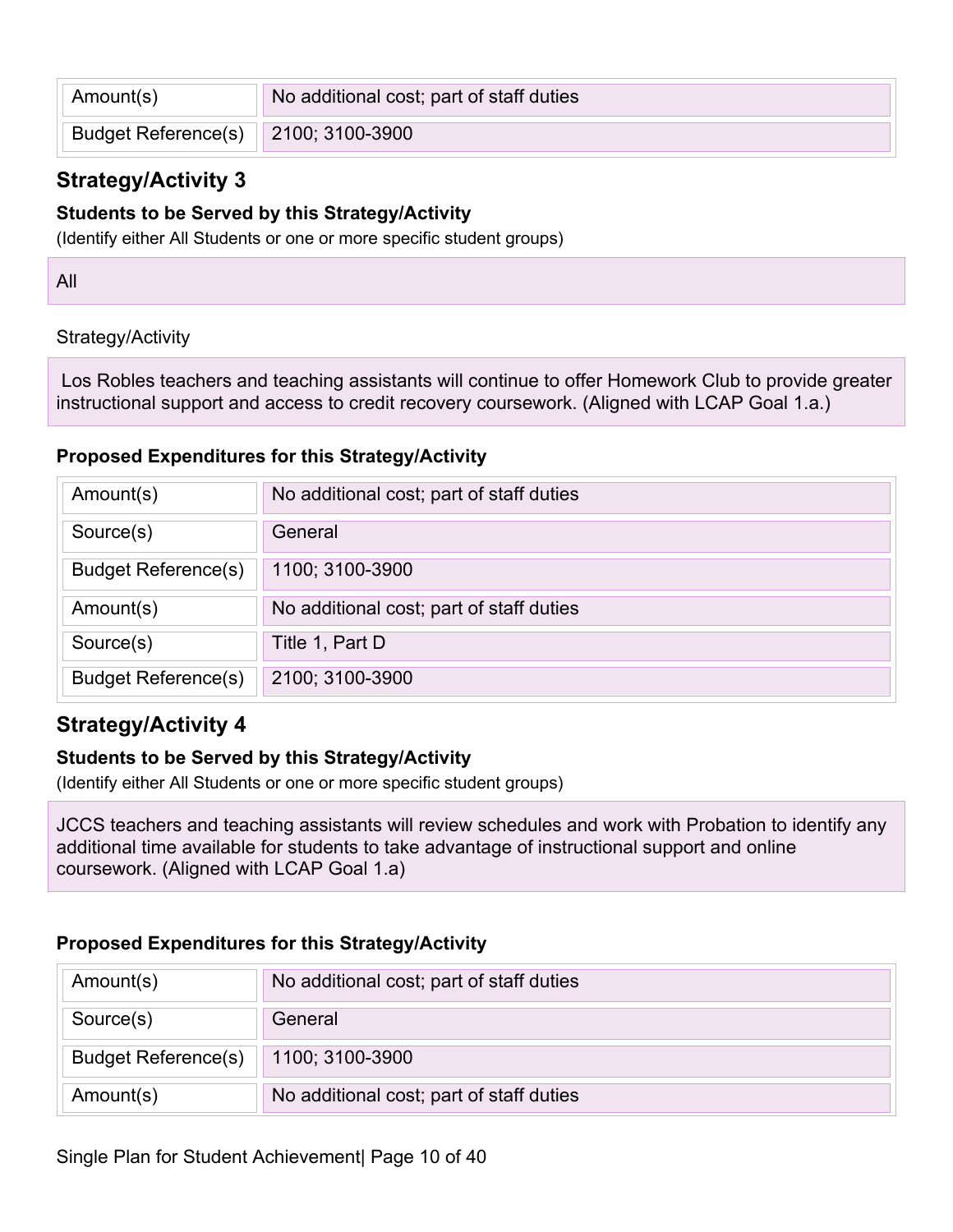| Amount(s)                  | No additional cost; part of staff duties |
|----------------------------|------------------------------------------|
| Source(s)                  | Title 1, Part D                          |
| <b>Budget Reference(s)</b> | 2100; 3100-3900                          |

## **Students to be Served by this Strategy/Activity**

(Identify either All Students or one or more specific student groups)

All

### Strategy/Activity

JCCS teachers and teaching assistants will continue to administer the "Adaptive Diagnostic Assessment of Mathematics" (ADAM). upon entry and review results to make placement decisions and inform instruction. (Aligned with LCAP Goal 1.a.)

### **Proposed Expenditures for this Strategy/Activity**

| Amount(s)                  | No additional cost; part of staff duties |
|----------------------------|------------------------------------------|
| Source(s)                  | General                                  |
| <b>Budget Reference(s)</b> | 1100; 3100-3900                          |
| Amount(s)                  | No additional cost; part of staff duties |
| Source(s)                  | Title 1, Part D                          |
| <b>Budget Reference(s)</b> | 2100; 3100-3900                          |

# **Goal 4**

Students in JCCS will (1) participate in career awareness programs, (2) build post-secondary plan identifying college and/or career options, and (3) be provided instruction and guidance in researching and pursuing work in areas of interest and aptitude. (LCAP 1.c)

## **Basis for this Goal**

Provide greater access to Career Technical Education courses; career awareness; and postsecondary opportunities.

## **Expected Annual Measurable Outcomes**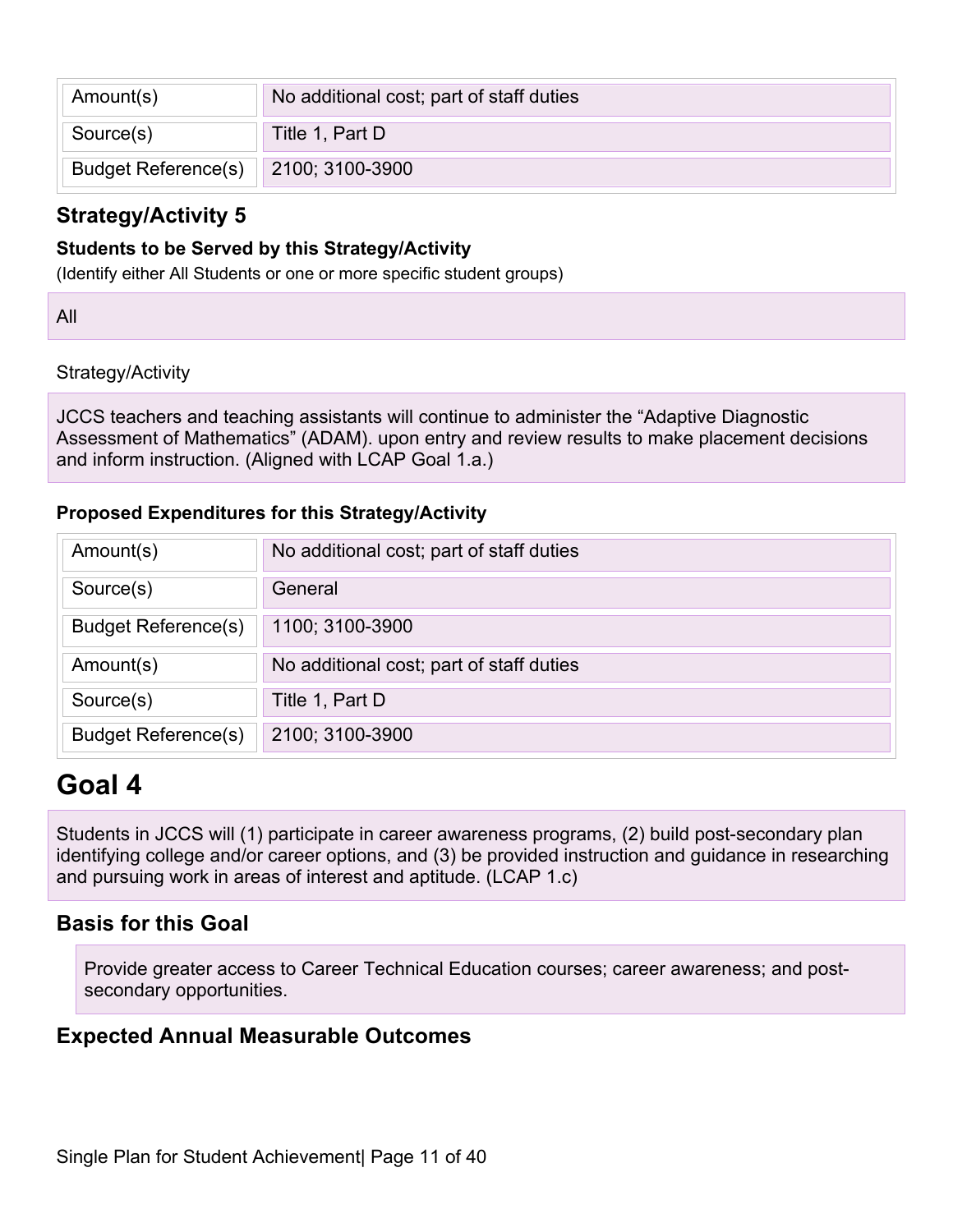| Metric/Indicator                                          | <b>Baseline</b> | <b>Expected Outcome</b> |
|-----------------------------------------------------------|-----------------|-------------------------|
| <b>CTE Course Completion Rate</b>                         | 24%             | 30%                     |
| Participation in Career<br><b>Awareness Opportunities</b> | 100%            | 100%                    |
| <b>Partners in Education</b><br><b>Schedule of Events</b> | 100%            | 100%                    |

# **PLANNED STRATEGIES/ACTIVITIES**

Complete a copy of the following table for each of the school's strategies/Activities. Duplicate the table, including Proposed Expenditures, as needed.

## **Strategy/Activity 1**

#### **Students to be Served by this Strategy/Activity**

(Identify either All Students or one or more specific student groups)

All Students

#### Strategy/Activity

JCCS students will be enrolled in a exploratory Career Technical Exploration (CTE) course utilizing the Paxton-Patterson CTE labs located at each site. (Aligned with LCAP goal 1.c)

#### **Proposed Expenditures for this Strategy/Activity**

| Amount(s)                  | No additional cost; part of staff duties |
|----------------------------|------------------------------------------|
| Source(s)                  | General                                  |
| <b>Budget Reference(s)</b> | 1100; 3100-3900                          |

## **Strategy/Activity 2**

### **Students to be Served by this Strategy/Activity**

(Identify either All Students or one or more specific student groups)

All students

#### Strategy/Activity

JCCS staff will facilitate field trips to community college campuses in Santa Barbara County to provide an orientation and tour, and familiarize them with specialized programs, such as "Transitions" (for students on probation or parole), "Sparks" (for teen parents), and "Running Start" (summer bridging) programs. (Aligned with LCAP goal 1.c.)

Single Plan for Student Achievement| Page 12 of 40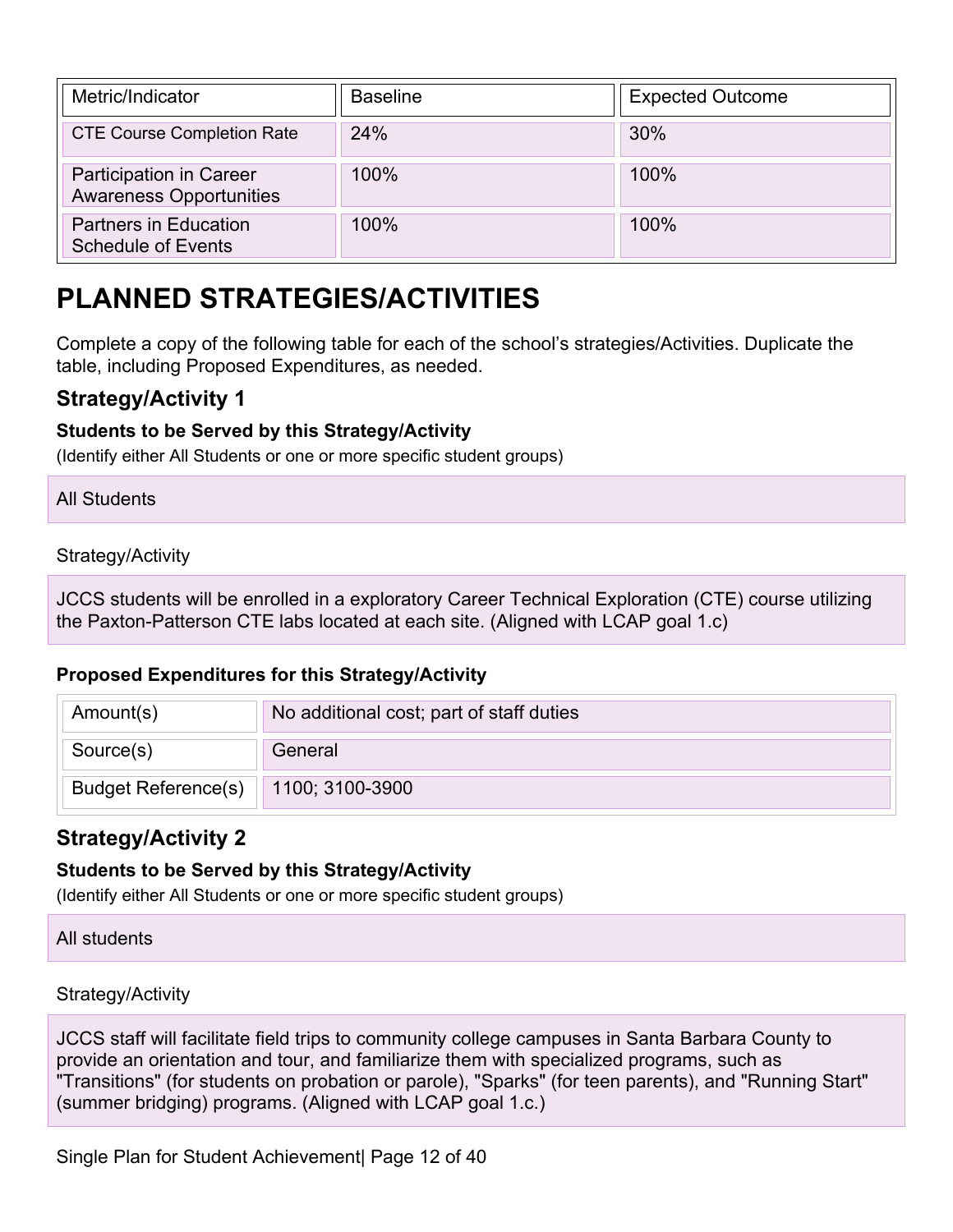## **Proposed Expenditures for this Strategy/Activity**

| Amount(s)                  | No additional cost; part of staff duties |
|----------------------------|------------------------------------------|
| Source(s)                  | General                                  |
| <b>Budget Reference(s)</b> | 1100; 3100-3900                          |

## **Strategy/Activity 3**

#### **Students to be Served by this Strategy/Activity**

(Identify either All Students or one or more specific student groups)

#### All Students

#### Strategy/Activity

JCCS Staff will collaborate with Partners in Education to provide Career Readiness activities for students to include events such as; resume building, mock interviews, career panels, career day, etc throughout the school year.

### **Proposed Expenditures for this Strategy/Activity**

| Amount(s)                  | No additional cost; part of staff duties |
|----------------------------|------------------------------------------|
| Source(s)                  | General                                  |
| <b>Budget Reference(s)</b> | 1100; 3100-3900                          |
| Amount(s)                  | No additional cost; part of staff duties |
| Source(s)                  | Title 1, Part D                          |
| <b>Budget Reference(s)</b> | 2100; 3100-3900                          |

# **Goal 5**

SBCEO, in collaboration with Probation, and in consultation with all 20 school districts in Santa Barbara County, is committed to transitioning students through the JCCS system and back into the most appropriate educational setting upon their release.

## **Basis for this Goal**

Provide a successful reentry for youths; continuity of students' academic career, collaboration among agencies, facilities, families, and community stakeholders to create the safety net necessary to help prevent youths from reentering the juvenile justice system.

## **Expected Annual Measurable Outcomes**

Single Plan for Student Achievement| Page 13 of 40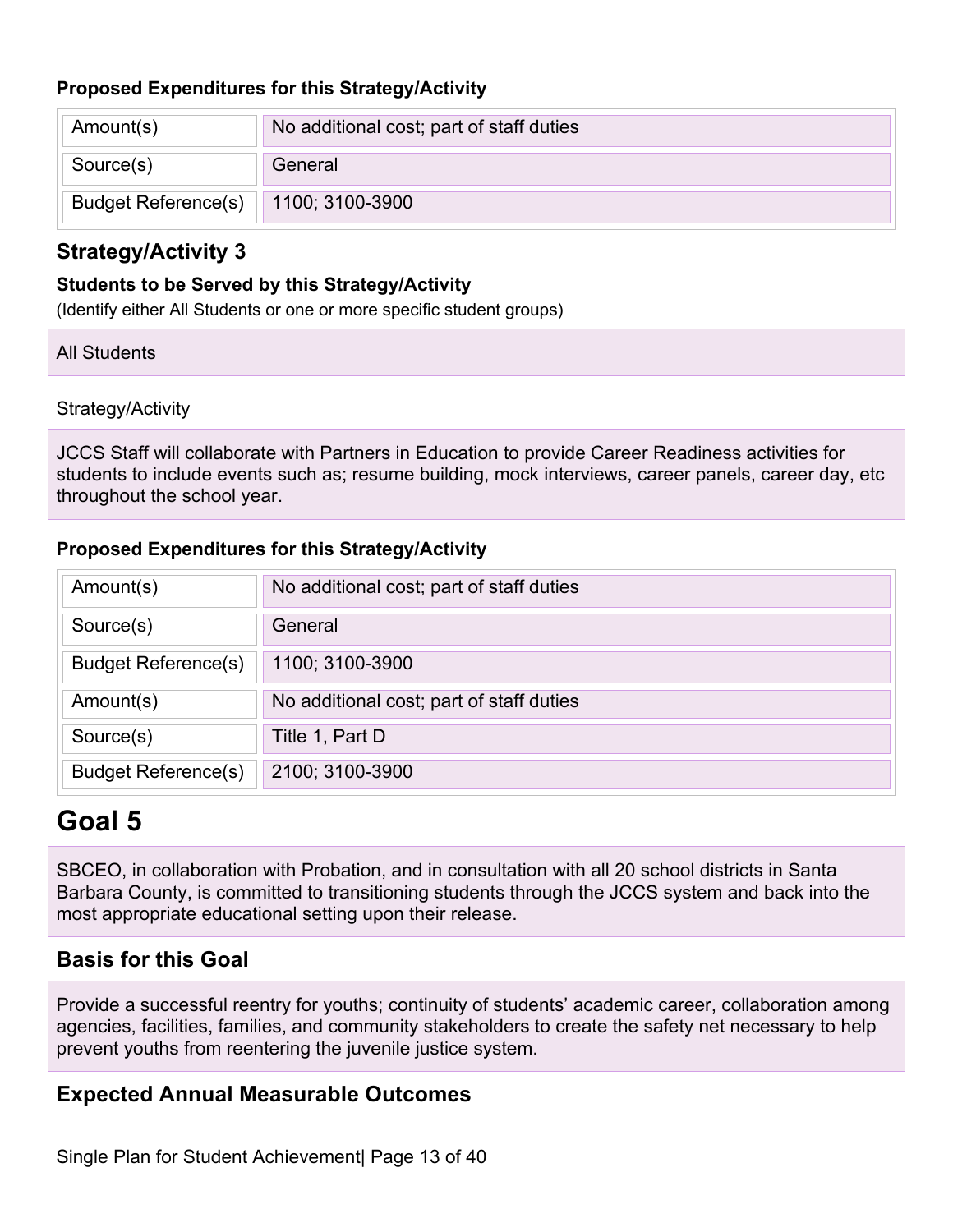| Metric/Indicator                             | Baseline | <b>Expected Outcome</b> |
|----------------------------------------------|----------|-------------------------|
| Transition Log (parent; district<br>contact) | 100%     | $100\%$                 |

# **PLANNED STRATEGIES/ACTIVITIES**

Complete a copy of the following table for each of the school's strategies/Activities. Duplicate the table, including Proposed Expenditures, as needed.

# **Strategy/Activity 1**

## **Students to be Served by this Strategy/Activity**

(Identify either All Students or one or more specific student groups)

### All Students

### Strategy/Activity

Upon entry the Office Assistant reviews data in CALPADS for previous school attendance, language status, and any special services. Records are requested from previous schools and the transcript is updated to include all earned credits to date.

### **Proposed Expenditures for this Strategy/Activity**

| Amount(s)                  | \$54,455        |
|----------------------------|-----------------|
| Source(s)                  | General         |
| <b>Budget Reference(s)</b> | 2400; 3100-3900 |
| Amount(s)                  | \$40,782        |
| Source(s)                  | Title 1, Part D |
| <b>Budget Reference(s)</b> | 2400; 3100-3900 |

## **Strategy/Activity 2**

### **Students to be Served by this Strategy/Activity**

(Identify either All Students or one or more specific student groups)

### All Students

### Strategy/Activity

While the student is enrolled JCCS staff meet with students to discuss course placement, possible graduation exemption for students who qualify, contact local school district personnel to discuss expected return date of their students and school placement options. Parents are consulted to review

Single Plan for Student Achievement| Page 14 of 40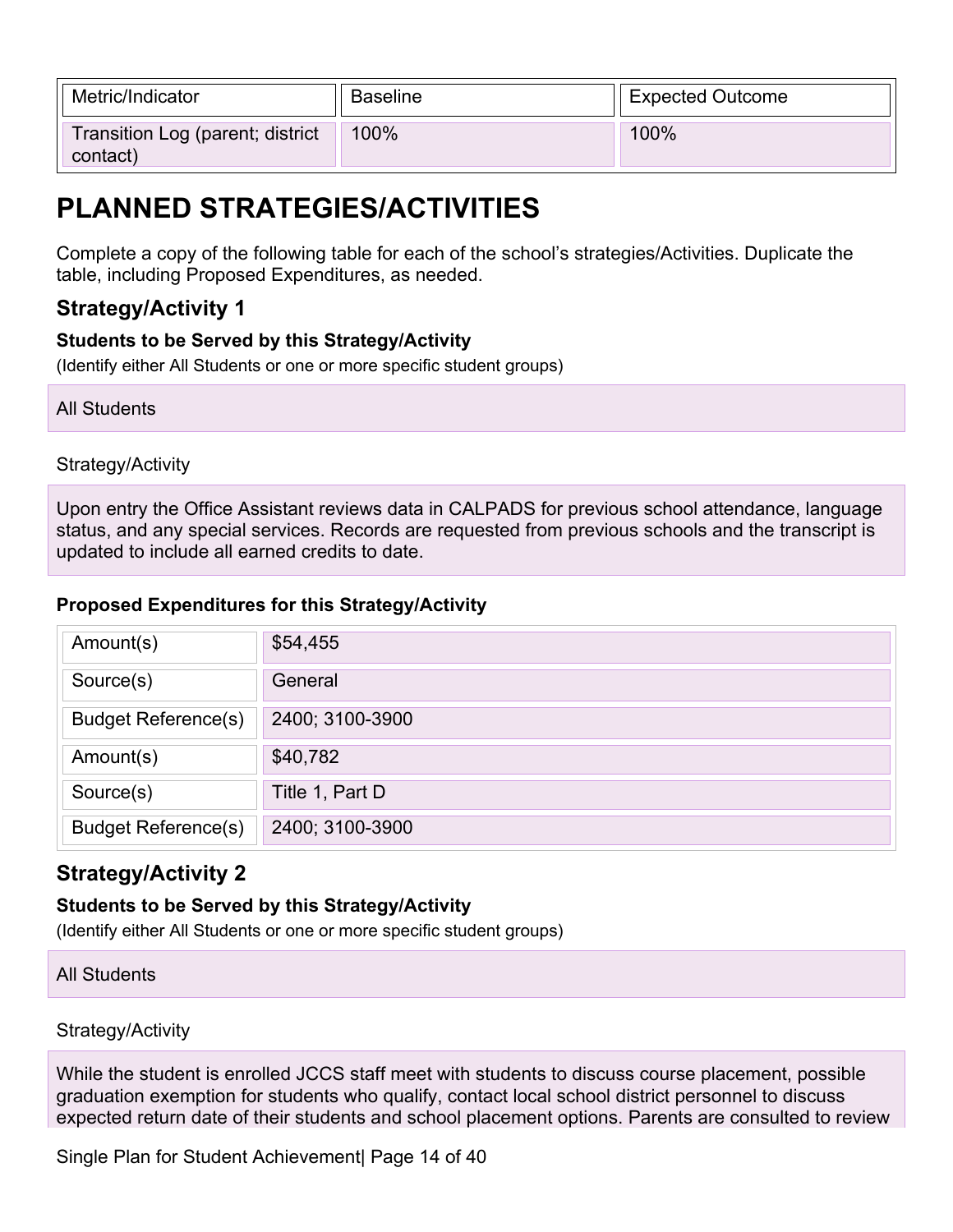child's academic progress, graduation status, and school placement options available through the home district. Whenever possible, enrollment appointments are made in advance and confirmed with parents the date, time, and contact information.

## **Proposed Expenditures for this Strategy/Activity**

| Amount(s)                  | No additional cost; part of staff duties |
|----------------------------|------------------------------------------|
| Source(s)                  | General                                  |
| <b>Budget Reference(s)</b> | 1100, 2400; 3100-3900                    |
| Amount(s)                  | No additional cost; part of staff duties |
| Source(s)                  | Title 1, Part D                          |
| <b>Budget Reference(s)</b> | 2400; 3100-3900                          |

# **Strategy/Activity 3**

### **Students to be Served by this Strategy/Activity**

(Identify either All Students or one or more specific student groups)

#### All Students

#### Strategy/Activity

Upon release, Office Assistants update the transcripts with credits earned in court schools and forward to receiving school district.

#### **Proposed Expenditures for this Strategy/Activity**

| Amount(s)                  | No additional cost; part of staff duties |
|----------------------------|------------------------------------------|
| Source(s)                  | General                                  |
| <b>Budget Reference(s)</b> | 2400; 3100-3900                          |
| Amount(s)                  | No additional cost; part of staff duties |
| Source(s)                  | Title 1, Part D                          |
| <b>Budget Reference(s)</b> | 2400; 3100-3900                          |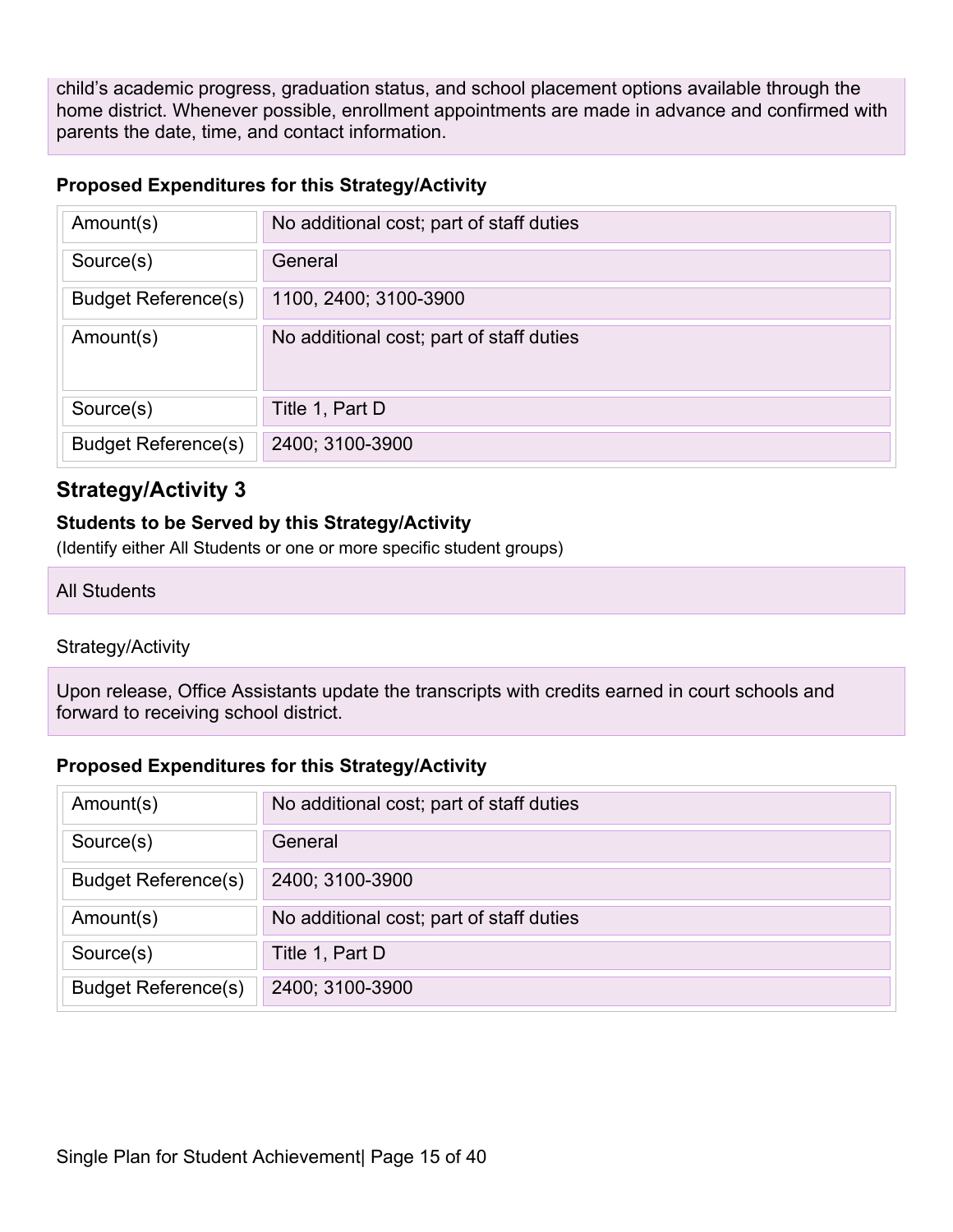# **Annual Review and Update**

## **SPSA Year Reviewed: 2020-21**

Complete a copy of the following table for each of the school's goals from the prior year SPSA. Duplicate the table as needed.

# **Goal 1**

English Learners who test with JCCS for two consecutive ELPAC administration cycles will demonstrate annual progress in English.

# **ANNUAL MEASUREABLE OUTCOMES**

| Metric/Indicator                 | <b>Expected Outcomes</b>                                                                                                                    | <b>Actual Outcomes</b>                                                                                                             |
|----------------------------------|---------------------------------------------------------------------------------------------------------------------------------------------|------------------------------------------------------------------------------------------------------------------------------------|
| <b>ELPAC Reports</b>             | 25% of students who tested<br>with us for two consecutive<br>ELPAC cycles will make<br>progress toward proficiency                          | $0\%$<br>It should be noted that 3 of the<br>7 students raised their overall<br>scores, but not enough to<br>increase their level. |
| <b>CDE Reclassification Rate</b> | 3.6%<br>It should be noted that with<br>our transient population, we<br>have completely different<br>students from one year to the<br>next. | Reclassification Rate: 3.6%<br>All four students who were<br>eligible for reclassification<br>were classified.                     |
| <b>Training Sign-In Sheets</b>   | 100% of teachers<br>participated in professional<br>development specific to<br>English Learners.                                            | 100% of teachers participated<br>in professional development<br>specific to English Learners.                                      |

# **STRATEGIES/ACTIVITIES**

Duplicate the Strategies/Activities from the prior year SPSA and complete a copy of the following table for each. Duplicate the table as needed.

## **Strategy/Activity 1**

| <b>Planned Strategies/Activities</b>                                                                                                 | <b>Actual Strategies/Activities</b>                                                                                      | Proposed<br>Expenditures | <b>Estimated</b><br>Actual<br><b>Expenditures</b> |
|--------------------------------------------------------------------------------------------------------------------------------------|--------------------------------------------------------------------------------------------------------------------------|--------------------------|---------------------------------------------------|
| <b>JCCS Teaching Assistants</b><br>will attend English Language<br><b>Proficiency Assessments for</b><br>California (ELPAC) training | The EL Strike Team<br>consists of a teaching<br>assistant at each site. In<br>January 2021, they<br>completed the MOODLE | \$1,198.26               | \$952.79                                          |

Single Plan for Student Achievement| Page 16 of 40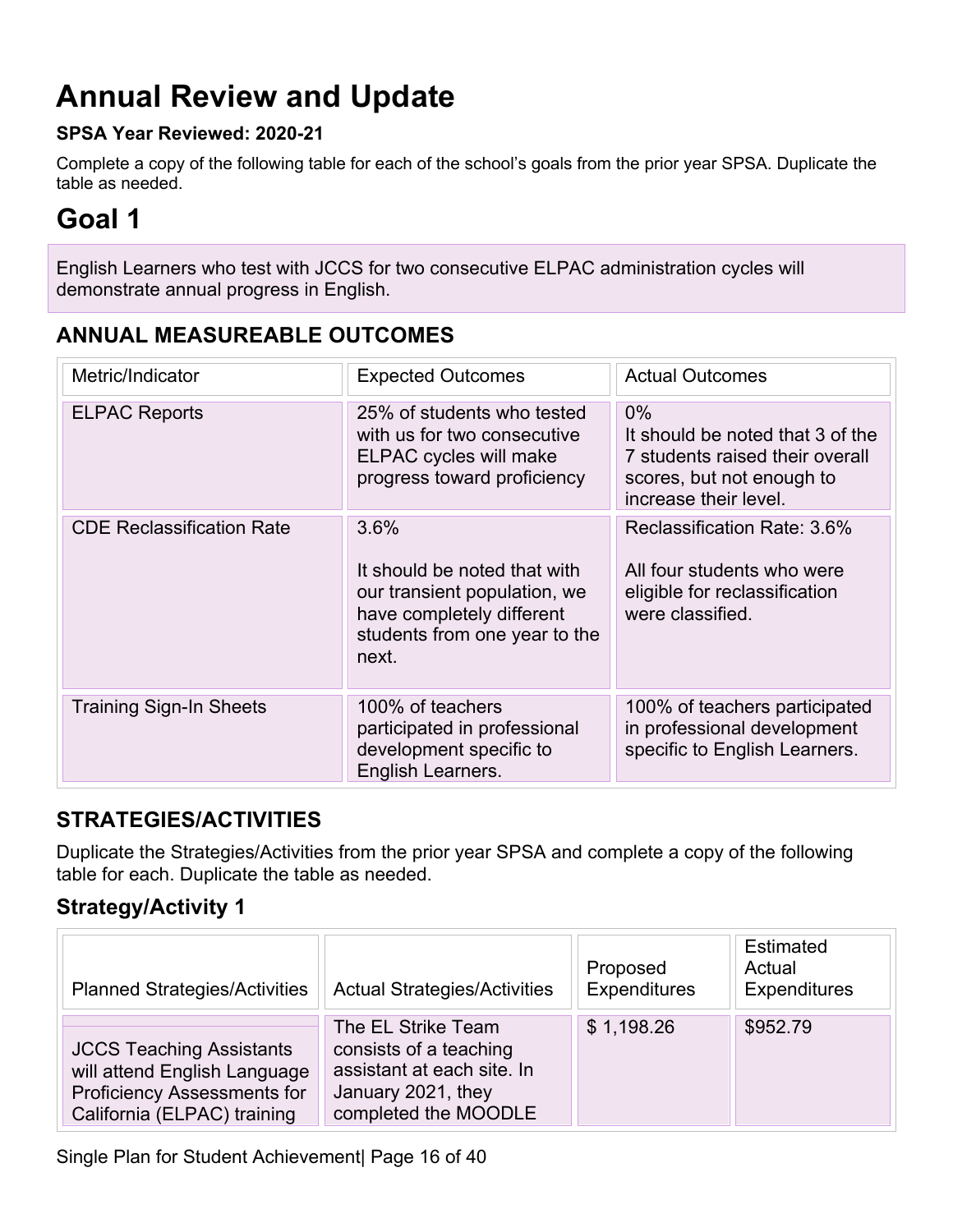| <b>Planned Strategies/Activities</b>                                                                                                 | <b>Actual Strategies/Activities</b>                                                      | Proposed<br>Expenditures | Estimated<br>Actual<br><b>Expenditures</b> |
|--------------------------------------------------------------------------------------------------------------------------------------|------------------------------------------------------------------------------------------|--------------------------|--------------------------------------------|
| to ensure administration and<br>scoring practices are aligned<br>and calibrated with state<br>requirements. (aligned to<br>LCAP 1.d. | course which included<br>calibration exercises in the<br>administration of the<br>ELPAC. |                          |                                            |

| <b>Planned Strategies/Activities</b>                                                                                                                                                                                                                              | <b>Actual Strategies/Activities</b>                  | Proposed<br><b>Expenditures</b> | <b>Estimated</b><br>Actual<br><b>Expenditures</b> |
|-------------------------------------------------------------------------------------------------------------------------------------------------------------------------------------------------------------------------------------------------------------------|------------------------------------------------------|---------------------------------|---------------------------------------------------|
| <b>JCCS Teaching Assistants</b><br>will assist teachers with ELD<br>instruction, including explicit<br>academic language<br>instruction, opportunities for<br>structured academic<br>discussion, and scaffolded<br>writing techniques (aligned<br>to $LCAP$ 1.d.) | Through a combination of<br>the adopted EL Companion | \$17,990.53                     | \$23,212.82                                       |

# **Strategy/Activity 3**

| <b>Planned Strategies/Activities</b>                                                                                                                                          | <b>Actual Strategies/Activities</b>                                                                                                                                            | Proposed<br>Expenditures                                  | Estimated<br>Actual<br><b>Expenditures</b>                |
|-------------------------------------------------------------------------------------------------------------------------------------------------------------------------------|--------------------------------------------------------------------------------------------------------------------------------------------------------------------------------|-----------------------------------------------------------|-----------------------------------------------------------|
| <b>JCCS</b> teaching assistants<br>will continue to assist<br>teachers to incorporate ELD<br>strategies that promote<br>linguistic and academic<br>proficiency into Character | The CBL Workgroup met<br>every other month to<br>identify ELD strategies to<br>incorporate into our CBL<br>lesson plans. CBL<br>workgroup members<br>debrief teaching staff on | No additional<br>cost; part of<br>regular staff<br>duties | No additional<br>cost; part of<br>regular staff<br>duties |

Single Plan for Student Achievement| Page 17 of 40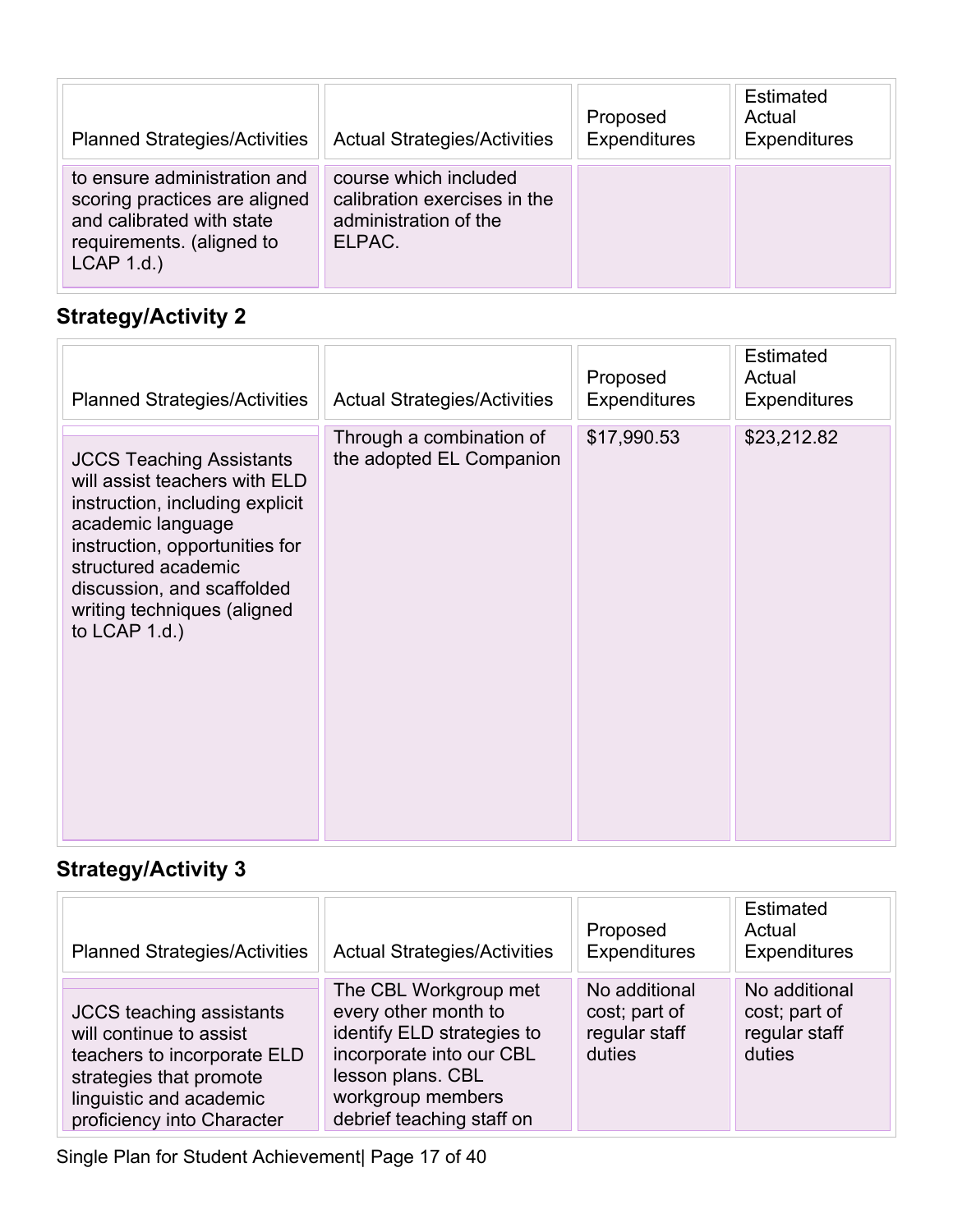| <b>Planned Strategies/Activities</b>                                 | <b>Actual Strategies/Activities</b>                                                                                                      | Proposed<br><b>Expenditures</b> | <b>Estimated</b><br>Actual<br><b>Expenditures</b> |
|----------------------------------------------------------------------|------------------------------------------------------------------------------------------------------------------------------------------|---------------------------------|---------------------------------------------------|
| <b>Based Literature (CBL)</b><br>lessons. (aligned to LCAP<br>1.d.3) | workgroup meetings during<br>weekly staff meetings<br>ensure consistent<br>implication of ELD<br>strategies throughout court<br>schools. |                                 |                                                   |

| No additional<br>No additional<br>Four (4) students were<br>reclassified this year.<br>cost; part of<br>cost; part of<br><b>JCCS</b> teaching assistants<br>Progress of EL/RFEP<br>regular staff<br>regular staff<br>will continue to<br>students was routinely<br>duties<br>duties<br>systematically review and<br>discussed at weekly staff<br>identify students for<br>meetings to ensure<br>reclassification eligibility and | <b>Planned Strategies/Activities</b> | <b>Actual Strategies/Activities</b> | Proposed<br><b>Expenditures</b> | <b>Estimated</b><br>Actual<br><b>Expenditures</b> |
|----------------------------------------------------------------------------------------------------------------------------------------------------------------------------------------------------------------------------------------------------------------------------------------------------------------------------------------------------------------------------------------------------------------------------------|--------------------------------------|-------------------------------------|---------------------------------|---------------------------------------------------|
| receive needed supports.<br>students are reclassified.<br><b>RFEP</b> students reclassified<br>within two years will<br>continue to be closely<br>monitored to ensure<br>academic and language<br>growth. Identified students<br>will be discussed during<br>weekly site meetings to<br>monitor progress across<br>subjects and classes. (LCAP<br>1.d.4)                                                                         | ensure that all identified           | students continued to               |                                 |                                                   |

# **ANALYSIS**

Complete a copy of the following table for each of the school's goals from the prior year SPSA. Duplicate the table as needed.

Describe the overall implementation of the strategies/activities to achieve the articulated goal.

In 2020-21, we added CBL progress and implementation to our weekly staff meetings devoting time to discuss student progress and best practices. We continued to discuss effective use of academic supports and ELD strategies in place for English Learners.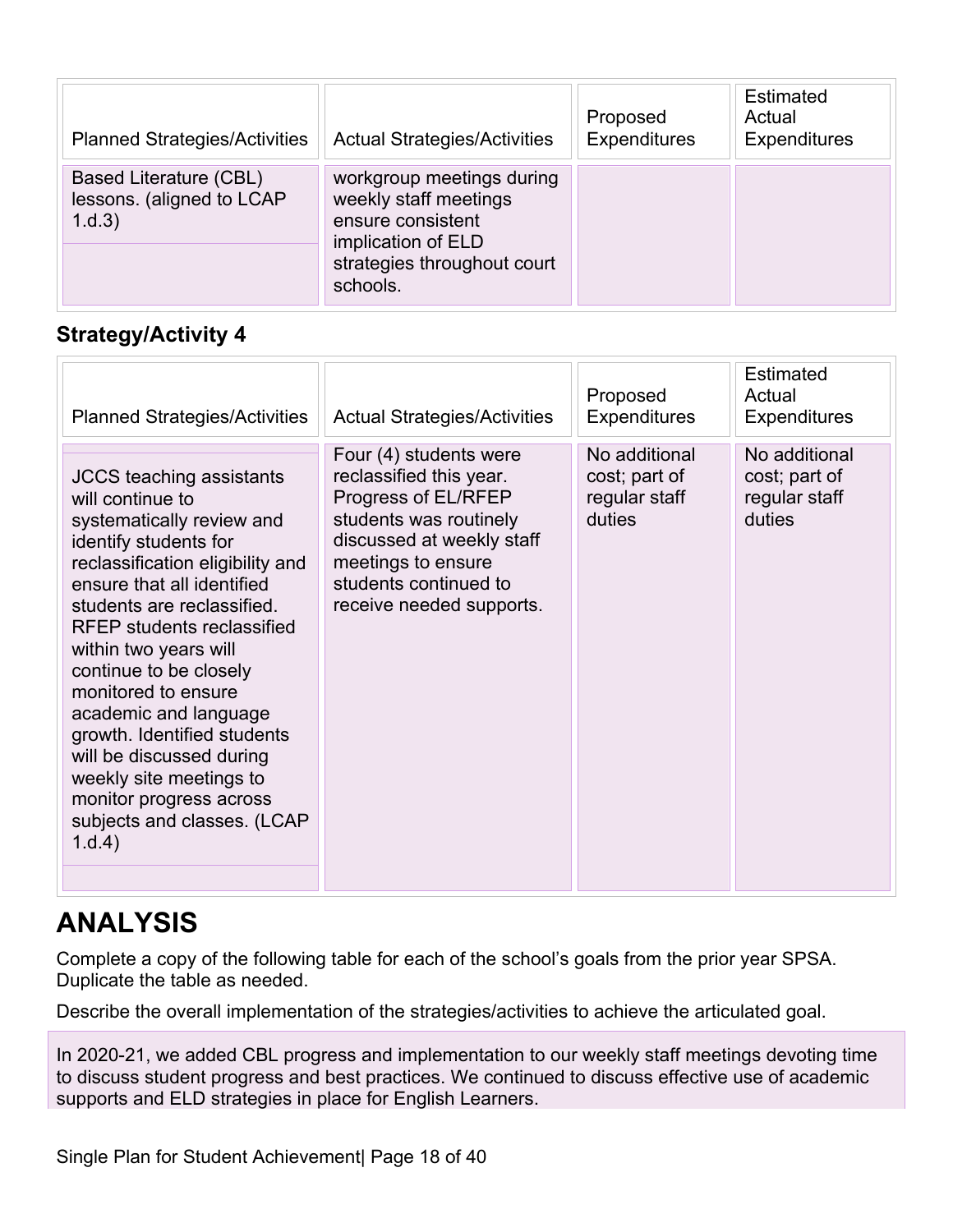In addition, we upgraded from the free version of Newsela to the paid subscription. This subscription provided us with many additional features to complement our CBL program with non-fiction text aligned to ELA standards for informational reading or literature, this allowed teachers to focus on each student's individual skill development. All readings were offered at multiple levels so regardless of skill level students were able to approach rigorous texts confidently with real-time differentiation which allowed teachers to include all students in every lesson regardless of EL proficiency level.

Describe the overall effectiveness of the strategies/activities to achieve the articulated goal as measured by the school.

We were thoughtful and deliberate in our efforts to assist students' English language development with the goal of reclassification. We take great pride in the fact that all eligible students were reclassified while enrolled in JCCS. This has proven to be a difficult task since we work with a mobile student population. We had a sub-set of students who took the ELPAC with JCCS for two consecutive years (7 students) and within that group an even smaller minority (2 students) were continuously enrolled during that time. We will continue our systematic approach in 2021-22 of assessing students upon entry and at the end of each trimester to receive targeted feedback to make meaningful adjustments in our instruction.

Explain any material differences between the Proposed Expenditures and Estimated Actual Expenditures.

There were no material differences.

Describe any changes that will be made to this goal, the annual outcomes, metrics, or strategies/activities to achieve this goal as a result of this analysis. Identify where those changes can be found in the SPSA.

We identified a new metric for ELPAC assessments based on 2020 and 2021 ELPAC outcomes. (change noted in Strategy/Activity 1)

# **Goal 2**

All students enrolled 85 days or more will show progress towards proficiency in ELA as measured by state and local assessments.

# **ANNUAL MEASUREABLE OUTCOMES**

| Metric/Indicator                                      | <b>Expected Outcomes</b> | <b>Actual Outcomes</b>  |
|-------------------------------------------------------|--------------------------|-------------------------|
| <b>Diagnostic Online Reading</b><br>Assessment (DORA) | This is a new baseline   | .7 Grade level increase |
| <b>JCCS Writing Assessments</b>                       | <b>20%</b>               | 46%                     |
| <b>CAASPP</b> results                                 | 19%                      | 14%                     |

Single Plan for Student Achievement| Page 19 of 40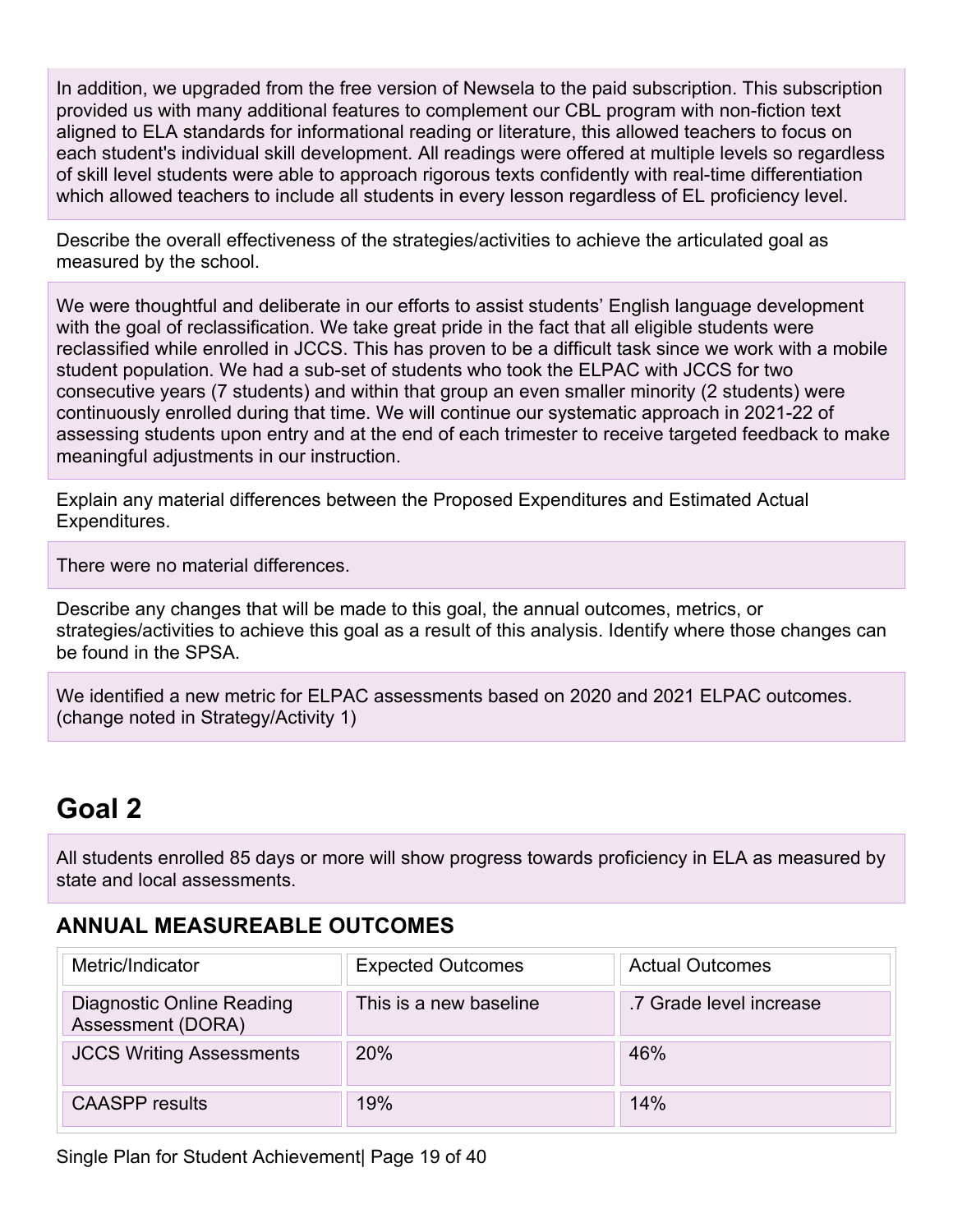# **STRATEGIES/ACTIVITIES**

Duplicate the Strategies/Activities from the prior year SPSA and complete a copy of the following table for each. Duplicate the table as needed.

# **Strategy/Activity 1**

| <b>Planned Strategies/Activities</b>                                                                                                           | <b>Actual Strategies/Activities</b>                                                                                                                                                                                                                                                                                                               | Proposed<br><b>Expenditures</b> | Estimated<br>Actual<br><b>Expenditures</b> |
|------------------------------------------------------------------------------------------------------------------------------------------------|---------------------------------------------------------------------------------------------------------------------------------------------------------------------------------------------------------------------------------------------------------------------------------------------------------------------------------------------------|---------------------------------|--------------------------------------------|
| SBCEO will continue to<br>provide Teaching Assistants<br>to provide greater access to<br>direct instruction course<br>offerings. (LCAP 1.a.13) | In 2020-21, SBCEO funded<br>three Teaching Assistants<br>allowing for smaller class<br>size and more<br>individualized instructional<br>support. Two positive<br>outcomes from a higher<br>student to teaching staff<br>ratio include a reduction in<br>negative behaviors and<br>additional time for<br>individualized instructional<br>support. | \$260,597.50                    | \$249,911.76                               |

# **Strategy/Activity 2**

| <b>Planned Strategies/Activities</b>                                                                                                                                                                                                                                                                | <b>Actual Strategies/Activities</b>                                                                                                                                                                                                                                                                     | Proposed<br><b>Expenditures</b>                           | Estimated<br>Actual<br><b>Expenditures</b>                |
|-----------------------------------------------------------------------------------------------------------------------------------------------------------------------------------------------------------------------------------------------------------------------------------------------------|---------------------------------------------------------------------------------------------------------------------------------------------------------------------------------------------------------------------------------------------------------------------------------------------------------|-----------------------------------------------------------|-----------------------------------------------------------|
| <b>JCCS</b> teachers and teaching<br>assistants will continue to<br>implement Character Based<br>Literacy and work toward<br>improved practice and<br>calibration. The JCCS<br>Director and CBL<br>Workgroup will continue to<br>guide program<br>implementation. (Aligned<br>with LCAP Goal 1.a.4) | On July 30, 2020, held a<br>virtual "Back to School"<br>meeting, which included a<br>review of essential<br>standards taught during<br>CBL. CBL progress and<br>implementation is<br>discussed at weekly staff<br>meetings to ensure<br>consistent implementation<br>throughout all JCCS<br>classrooms. | No additional<br>cost; part of<br>regular staff<br>duties | No additional<br>cost; part of<br>regular staff<br>duties |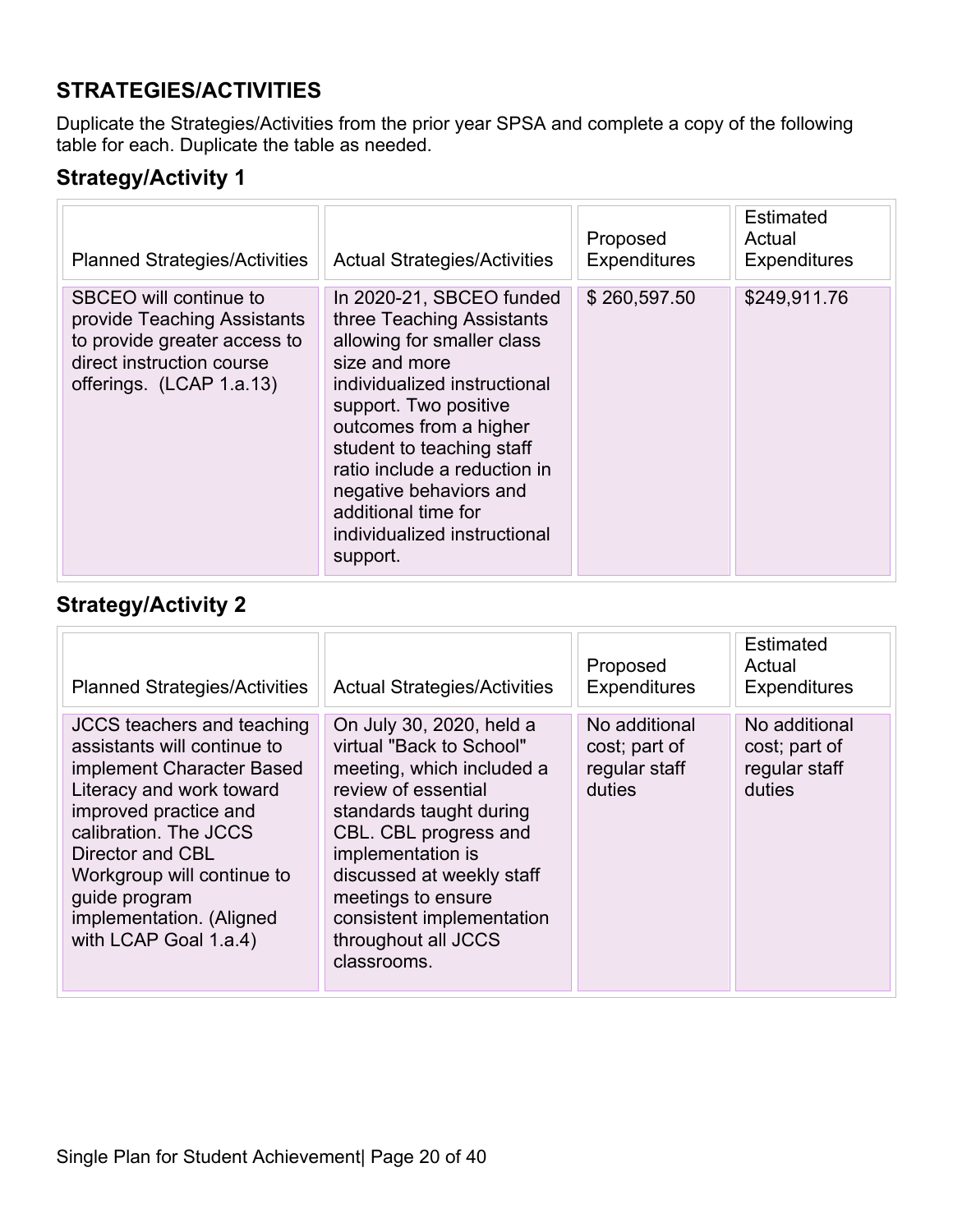| <b>Planned Strategies/Activities</b>                                                                                                                                                                                   | <b>Actual Strategies/Activities</b>                                                                                                                                                                                                                                                  | Proposed<br><b>Expenditures</b>                           | Estimated<br>Actual<br><b>Expenditures</b>                |
|------------------------------------------------------------------------------------------------------------------------------------------------------------------------------------------------------------------------|--------------------------------------------------------------------------------------------------------------------------------------------------------------------------------------------------------------------------------------------------------------------------------------|-----------------------------------------------------------|-----------------------------------------------------------|
| <b>JCCS</b> teachers and teaching<br>assistants will administer the<br>DORA assessment upon<br>entry and review results to<br>make placement decisions<br>and inform instruction.<br>(Aligned with LCAP Goal<br>1.a.9) | All students were assessed<br>with DORA upon entry into<br>a JCCS school. These<br>scores were used to create<br>each students'<br>Individualized Learning<br>Plan (ILP) and determine<br>course placement. DORA<br>is given at the end of each<br>trimester to monitor<br>progress. | No additional<br>cost; part of<br>regular staff<br>duties | No additional<br>cost; part of<br>regular staff<br>duties |

# **Strategy/Activity 4**

| <b>Planned Strategies/Activities</b>                                                                                                                                                                | <b>Actual Strategies/Activities</b>                                                                                                                                                                                                                                                                                           | Proposed<br><b>Expenditures</b>                           | Estimated<br>Actual<br><b>Expenditures</b>                |
|-----------------------------------------------------------------------------------------------------------------------------------------------------------------------------------------------------|-------------------------------------------------------------------------------------------------------------------------------------------------------------------------------------------------------------------------------------------------------------------------------------------------------------------------------|-----------------------------------------------------------|-----------------------------------------------------------|
| <b>JCCS Teachers and</b><br>teaching assistants will<br>administer Smarter<br><b>Balanced Interim</b><br>Assessments and use<br>results to inform instruction.<br>(Aligned with LCAP Goal<br>1.a.10 | <b>JCCS</b> teachers and<br>teaching assistants<br>administer Smarter<br><b>Balanced Interim</b><br>Assessments to students<br>throughout the year and<br>utilize these results in their<br>classrooms. The CBL<br>Workgroup identifies IAB's<br>to be administered in the<br>spring, and results were<br>analyzed JCCS-wide. | No additional<br>cost; part of<br>regular staff<br>duties | No additional<br>cost; part of<br>regular staff<br>duties |

# **Strategy/Activity 4**

| <b>Planned Strategies/Activities</b>                                                                                                                                   | <b>Actual Strategies/Activities</b>                                                                                                                         | Proposed<br><b>Expenditures</b>                           | Estimated<br>Actual<br>Expenditures                       |
|------------------------------------------------------------------------------------------------------------------------------------------------------------------------|-------------------------------------------------------------------------------------------------------------------------------------------------------------|-----------------------------------------------------------|-----------------------------------------------------------|
| Los Robles teachers and<br>teaching assistants will<br>continue to offer Homework<br>Club to provide greater<br>instructional support and<br>access to credit recovery | The Los Robles teaching<br>staff offered Homework<br>Club when school resumed<br>in-person instruction to<br>students who needed more<br>time or individual | No additional<br>cost; part of<br>regular staff<br>duties | No additional<br>cost; part of<br>regular staff<br>duties |

Single Plan for Student Achievement| Page 21 of 40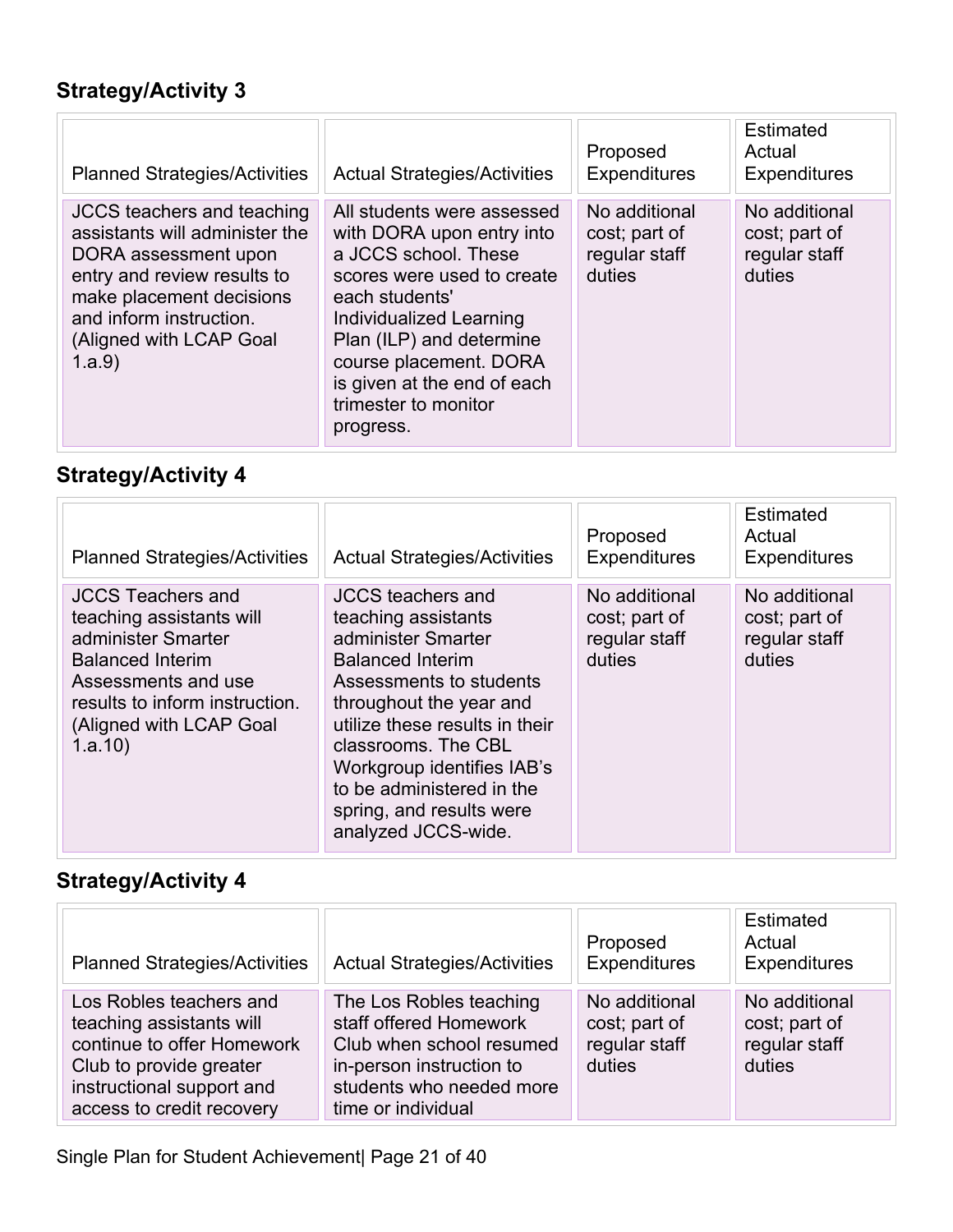| <b>Planned Strategies/Activities</b>           | <b>Actual Strategies/Activities</b>                                                                                                                                                                  | Proposed<br><b>Expenditures</b> | Estimated<br>Actual<br><b>Expenditures</b> |
|------------------------------------------------|------------------------------------------------------------------------------------------------------------------------------------------------------------------------------------------------------|---------------------------------|--------------------------------------------|
| coursework. (Aligned with<br>LCAP Goal 1.a.11) | assistance after school in<br>order to complete<br>assignments and/or<br>accelerate credit accrual.<br>At any given time up to<br>25% of students at Los<br>Robles participated in<br>Homework Club. |                                 |                                            |

# **ANALYSIS**

Complete a copy of the following table for each of the school's goals from the prior year SPSA. Duplicate the table as needed.

Describe the overall implementation of the strategies/activities to achieve the articulated goal.

In 2020-21, we added CBL progress and implementation to our weekly staff meetings devoting time to discuss student progress and best practices. We continued to discuss effective use of academic supports and ELD strategies in place for English Learners.

As we mentioned in the analysis of goal 1, we upgraded our Newsela subscription so we could offer more in-depth non-fiction readings. These additional resources enabled us to further differentiate instruction for individual students to deepen their understanding of the assigned text.

Describe the overall effectiveness of the strategies/activities to achieve the articulated goal as measured by the school.

As delineated in the "Actual Actions/Services" sections above, we were successful in implementing the identified work needed to achieve Goal 1. We were able to meet one of our "Metrics/Indicators" but, not all. We attribute part of this to the fact that we are measuring completely different students from year to year, and due to our small and declining population, each students' information is weighted more heavily when calculating percentages. Our analysis clearly shows that our met outcomes were tied to student success and helped improve our effectiveness in meeting the needs of our JCCS population. In the 2021-22 school year we will continue to fine-tune the specific strategies into our CBL lesson plans that will increase student achievement in ELA. We will place additional focus on outcomes that were not met.

Explain any material differences between the Proposed Expenditures and Estimated Actual Expenditures.

Due to COVID restrictions many planned in-services were moved to a virtual environment and most were free of charge. This new virtual training environment also eliminated the extra hours and travel expenses incurred that were projected for this goal.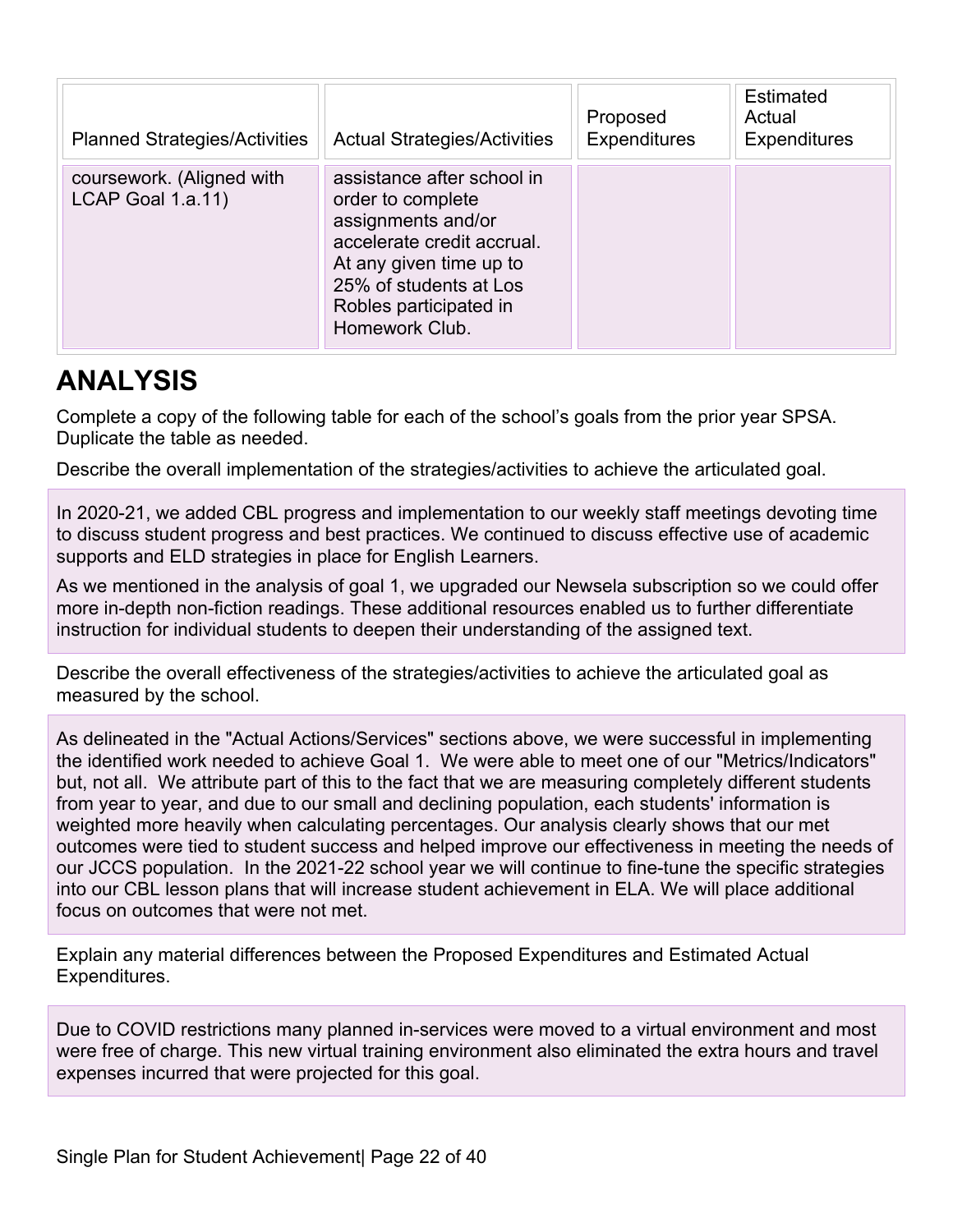Describe any changes that will be made to this goal, the annual outcomes, metrics, or strategies/activities to achieve this goal as a result of this analysis. Identify where those changes can be found in the SPSA.

No changes have been made to Goal 2.

# **Goal 3**

Students enrolled 85 days or more will show progress towards proficiency in Mathematics as measured by state and local assessments.

# **ANNUAL MEASUREABLE OUTCOMES**

| Metric/Indicator                                                         | <b>Expected Outcomes</b> | <b>Actual Outcomes</b>   |
|--------------------------------------------------------------------------|--------------------------|--------------------------|
| <b>CAASPP</b> results                                                    | $1\%$                    | 0%                       |
| <b>Adaptive Diagnostic</b><br><b>Assessment of Mathematics</b><br>(ADAM) | 0.63 Grade Level Growth  | .27 grade level increase |
| <b>Training Sign-In Sheets</b>                                           | 100%                     | 100%                     |

# **STRATEGIES/ACTIVITIES**

Duplicate the Strategies/Activities from the prior year SPSA and complete a copy of the following table for each. Duplicate the table as needed.

# **Strategy/Activity 1**

| <b>Planned Strategies/Activities</b>                                                                                                                                                | <b>Actual Strategies/Activities</b>                                                                                                                                                                                                                                                                                       | Proposed<br><b>Expenditures</b>                           | Estimated<br>Actual<br><b>Expenditures</b>                |
|-------------------------------------------------------------------------------------------------------------------------------------------------------------------------------------|---------------------------------------------------------------------------------------------------------------------------------------------------------------------------------------------------------------------------------------------------------------------------------------------------------------------------|-----------------------------------------------------------|-----------------------------------------------------------|
| <b>JCCS</b> teachers and teaching<br>assistants will engage in<br>math strategies professional<br>development in order to<br>support students ability to<br>access math curriculum. | The Math Workgroup was<br>unable to meet in person<br>during the 2020-21 school<br>year due to pandemic<br>restriction. Instead,<br>professional development<br>focused on Google<br>Classroom implementation.<br>All staff attended an<br>introductory training on<br>7/31/2020 during "Back to<br>School" with two-hour | No additional<br>cost; part of<br>regular staff<br>duties | No additional<br>cost; part of<br>regular staff<br>duties |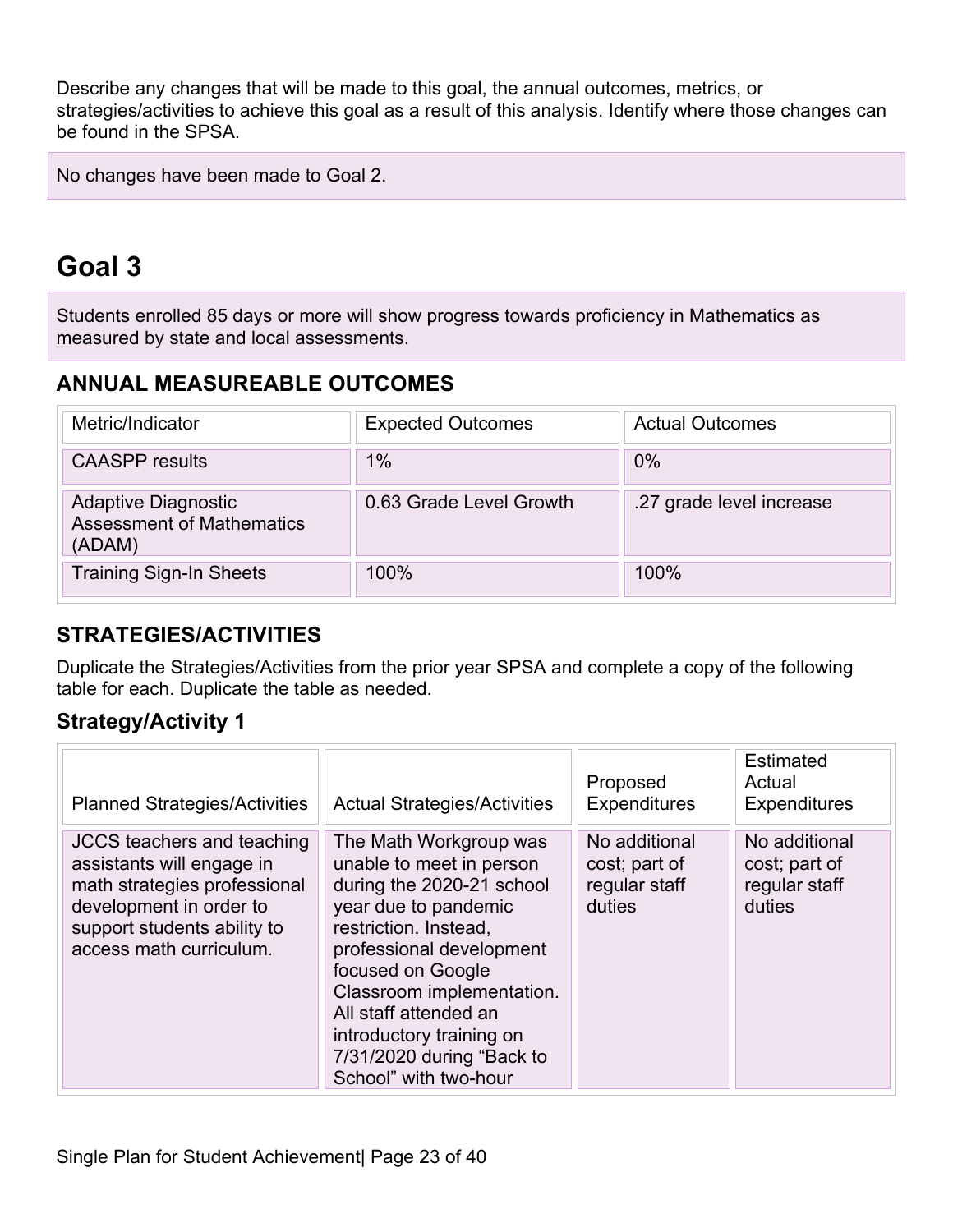| <b>Planned Strategies/Activities</b> | <b>Actual Strategies/Activities</b>               | Proposed<br>Expenditures | Estimated<br>Actual<br><b>Expenditures</b> |
|--------------------------------------|---------------------------------------------------|--------------------------|--------------------------------------------|
|                                      | follow-up sessions on<br>8/19/2020 and 8/21/2020. |                          |                                            |

| <b>Planned Strategies/Activities</b>                                                                                                                                                               | <b>Actual Strategies/Activities</b>                                                                                                                                                                             | Proposed<br><b>Expenditures</b>                           | Estimated<br>Actual<br><b>Expenditures</b>                |
|----------------------------------------------------------------------------------------------------------------------------------------------------------------------------------------------------|-----------------------------------------------------------------------------------------------------------------------------------------------------------------------------------------------------------------|-----------------------------------------------------------|-----------------------------------------------------------|
| <b>JCCS Teachers and</b><br>teaching assistants will<br>administer Smarter<br><b>Balanced Interim</b><br>Assessments and use<br>results to inform instruction.<br>Aligned with LCAP Goal<br>1.a.10 | <b>JCCS</b> teachers and<br>teaching assistants<br>administered Smarter<br><b>Balanced Interim</b><br>Assessments to their<br>students throughout the<br>year and utilize these<br>results in their classrooms. | No additional<br>cost; part of<br>regular staff<br>duties | No additional<br>cost; part of<br>regular staff<br>duties |

# **Strategy/Activity 3**

| <b>Planned Strategies/Activities</b>                                                                                                                                                                                     | <b>Actual Strategies/Activities</b>                                                                                                                                                                                                                                     | Proposed<br>Expenditures                                  | <b>Estimated</b><br>Actual<br><b>Expenditures</b>         |
|--------------------------------------------------------------------------------------------------------------------------------------------------------------------------------------------------------------------------|-------------------------------------------------------------------------------------------------------------------------------------------------------------------------------------------------------------------------------------------------------------------------|-----------------------------------------------------------|-----------------------------------------------------------|
| Los Robles teachers and<br>teaching assistants will<br>continue to offer Homework<br>Club to provide greater<br>instructional support and<br>access to credit recovery<br>coursework. (Aligned with<br>LCAP Goal 1.a.11) | The Los Robles<br>instructional staff offered<br>Homework Club once we<br>returned to in-person<br>instruction to students who<br>needed more time or<br>individual assistance after<br>school in order to complete<br>assignments and/or<br>accelerate credit accrual. | No additional<br>cost; part of<br>regular staff<br>duties | No additional<br>cost; part of<br>regular staff<br>duties |

# **Strategy/Activity 4**

| <b>Planned Strategies/Activities</b> | <b>Actual Strategies/Activities</b> | Proposed<br>Expenditures | Estimated<br>Actual<br>Expenditures |
|--------------------------------------|-------------------------------------|--------------------------|-------------------------------------|
| <b>JCCS</b> teachers and teaching    | The JCCS Director                   | No additional            | No additional                       |
| assistants will review               | collaborated with Probation         | cost; part of            | cost; part of                       |
| schedules and work with              | at each site to provide             | regular staff            | regular staff                       |
| Probation to identify any            | opportunities for students          | duties                   | duties                              |

Single Plan for Student Achievement| Page 24 of 40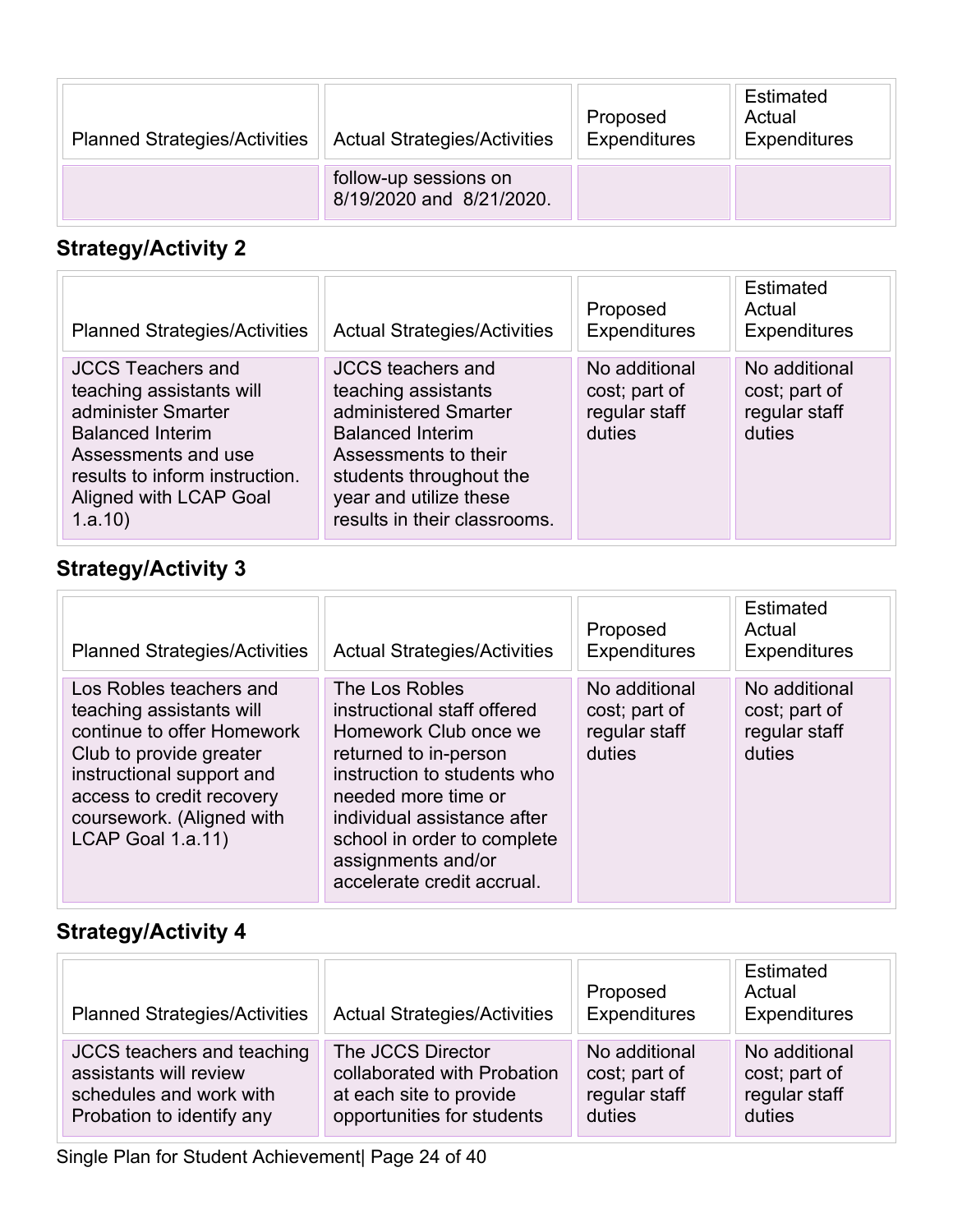| <b>Planned Strategies/Activities</b>                                                                                                                 | <b>Actual Strategies/Activities</b>                                                                                                                                                                                                                                                                                                                    | Proposed<br><b>Expenditures</b> | Estimated<br>Actual<br><b>Expenditures</b> |
|------------------------------------------------------------------------------------------------------------------------------------------------------|--------------------------------------------------------------------------------------------------------------------------------------------------------------------------------------------------------------------------------------------------------------------------------------------------------------------------------------------------------|---------------------------------|--------------------------------------------|
| additional time available for<br>students to take advantage<br>of instructional support and<br>online coursework. (Aligned<br>with LCAP Goal 1.a.12) | to either take work back to<br>the dorm/room or return to<br>the classroom at the end of<br>the school day to receive<br>additional support and/or<br>accelerate credit accrual.<br>Probation further supported<br>our efforts by allowing<br>students to be eligible for<br>early release and/or<br>furloughs upon early<br>completion of coursework. |                                 |                                            |

| <b>Planned Strategies/Activities</b>                                                                                                                                                                                    | <b>Actual Strategies/Activities</b>                                                                                                                                                                                                                                                                                            | Proposed<br><b>Expenditures</b>                           | <b>Estimated</b><br>Actual<br><b>Expenditures</b>         |
|-------------------------------------------------------------------------------------------------------------------------------------------------------------------------------------------------------------------------|--------------------------------------------------------------------------------------------------------------------------------------------------------------------------------------------------------------------------------------------------------------------------------------------------------------------------------|-----------------------------------------------------------|-----------------------------------------------------------|
| <b>JCCS</b> teachers and teaching<br>assistants will continue to<br>administer the ADAM upon<br>entry and review results to<br>make placement decisions<br>and inform instruction.<br>(Aligned with LCAP Goal<br>1.a.9) | Upon entry into a JCCS<br>school all students are<br>given ADAM. These scores<br>are used to create each<br>students' Individualized<br>Learning Plan (ILP) and<br>determine course<br>placement. ADAM is given<br>every at the end of every<br>trimester to monitor<br>progress and make needed<br>corrections, as necessary. | No additional<br>cost; part of<br>regular staff<br>duties | No additional<br>cost; part of<br>regular staff<br>duties |

# **ANALYSIS**

Complete a copy of the following table for each of the school's goals from the prior year SPSA. Duplicate the table as needed.

Describe the overall implementation of the strategies/activities to achieve the articulated goal.

JCCS was unable to convene regular Math Workgroup meetings due to pandemic restrictions, instead our focus was shifted to planning and implementing a quality Distance Learning program to our students. Time was devoted during each staff meeting to fine-tune Distance Learning and then in October and December we started to plan our return to in-person instruction. Once we returned to inperson instruction we were able to resume many of our previous practices like homework club although on a much smaller scale due to cohort restrictions and physical distancing requirements.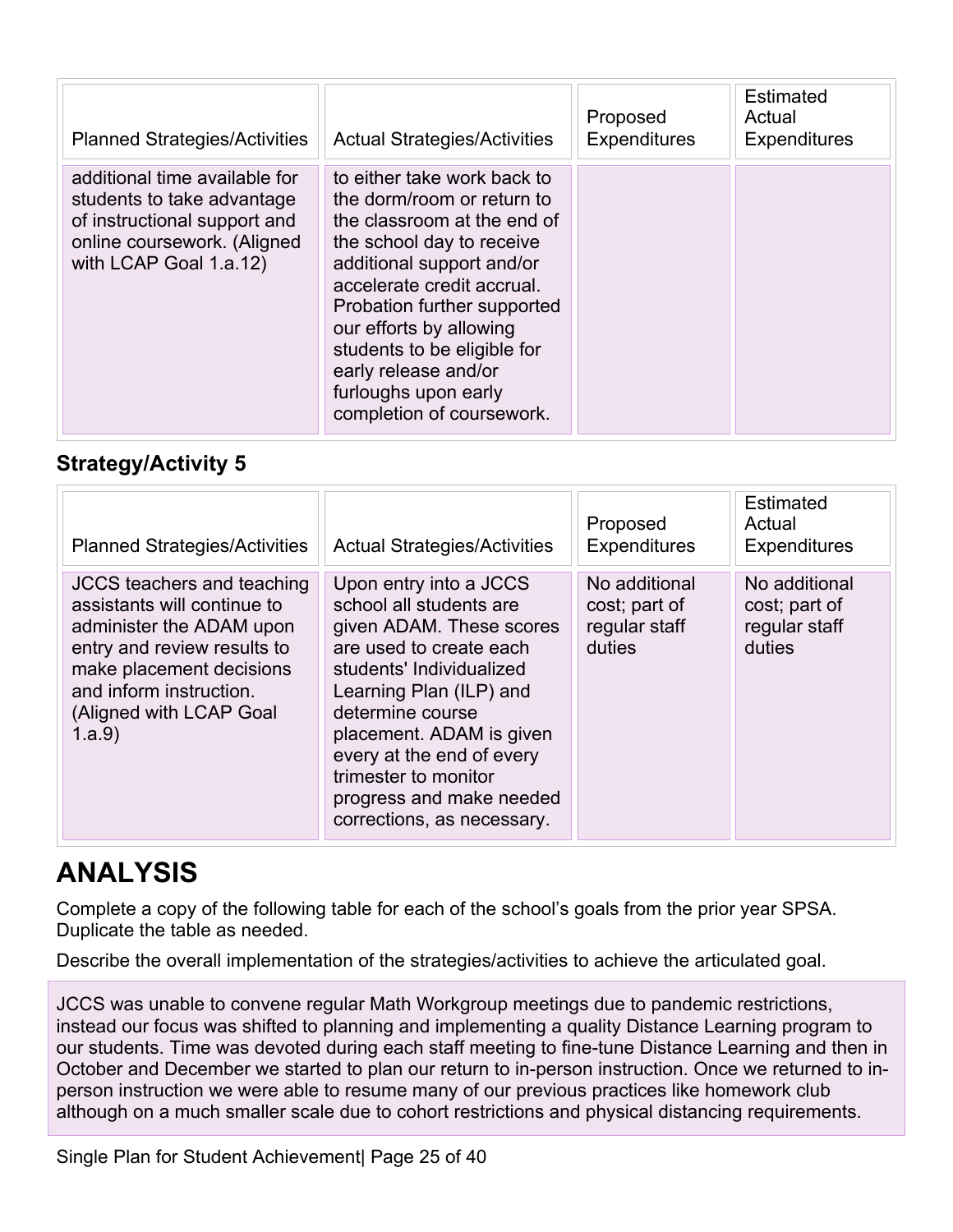Describe the overall effectiveness of the strategies/activities to achieve the articulated goal as measured by the school.

Our CAASPP goal was not achieved, we attribute this to several factors including; the majority of students enrolled in JCCS, 83%, have not yet completed Algebra in their home districts, making it extremely difficult for them to perform well on a test that assesses Algebra, Geometry and Algebra 2; JCCS teaches a mobile student population, therefore rarely assessing the same students year to year making it difficult to compare annual scores. JCCS acknowledges that even with these difficulties we need to do a better job preparing our students. In 2021-22 we will continue professional development using SBCEO mathematics training and coaching to expand teaching strategies in mathematics. JCCS will continue to use "Let's Go Learn" as a math intervention to "fill in" educational gaps in mathematics. Lastly, interim assessments will be administered on a monthly basis. We are confident this added emphasis on foundational skills and increased familiarity with CAASPP assessments will ultimately increase student achievement in math.

Explain any material differences between the Proposed Expenditures and Estimated Actual Expenditures.

There were no material differences in this section.

Describe any changes that will be made to this goal, the annual outcomes, metrics, or strategies/activities to achieve this goal as a result of this analysis. Identify where those changes can be found in the SPSA.

No changes have been made to Goal 3. Now that we are back to in-person instruction we will continue with the work that was halted due to the pandemic.

# **Goal 4**

Students in JCCS will (1) participate in career awareness programs, (2) build post-secondary plan identifying college and/or career options, and (3) be provided instruction and guidance in researching and pursuing work in areas of interest and aptitude. (LCAP 1.c)

## **ANNUAL MEASUREABLE OUTCOMES**

| Metric/Indicator                                          | <b>Expected Outcomes</b> | <b>Actual Outcomes</b> |
|-----------------------------------------------------------|--------------------------|------------------------|
| <b>CTE Course Completion Rate</b>                         | 24%                      | 30%                    |
| Participation in Career<br><b>Awareness Opportunities</b> | 100%                     | $0\%$                  |
| <b>Partners in Education Schedule</b><br>of Events        | 100%                     | 0%                     |

## **STRATEGIES/ACTIVITIES**

Single Plan for Student Achievement| Page 26 of 40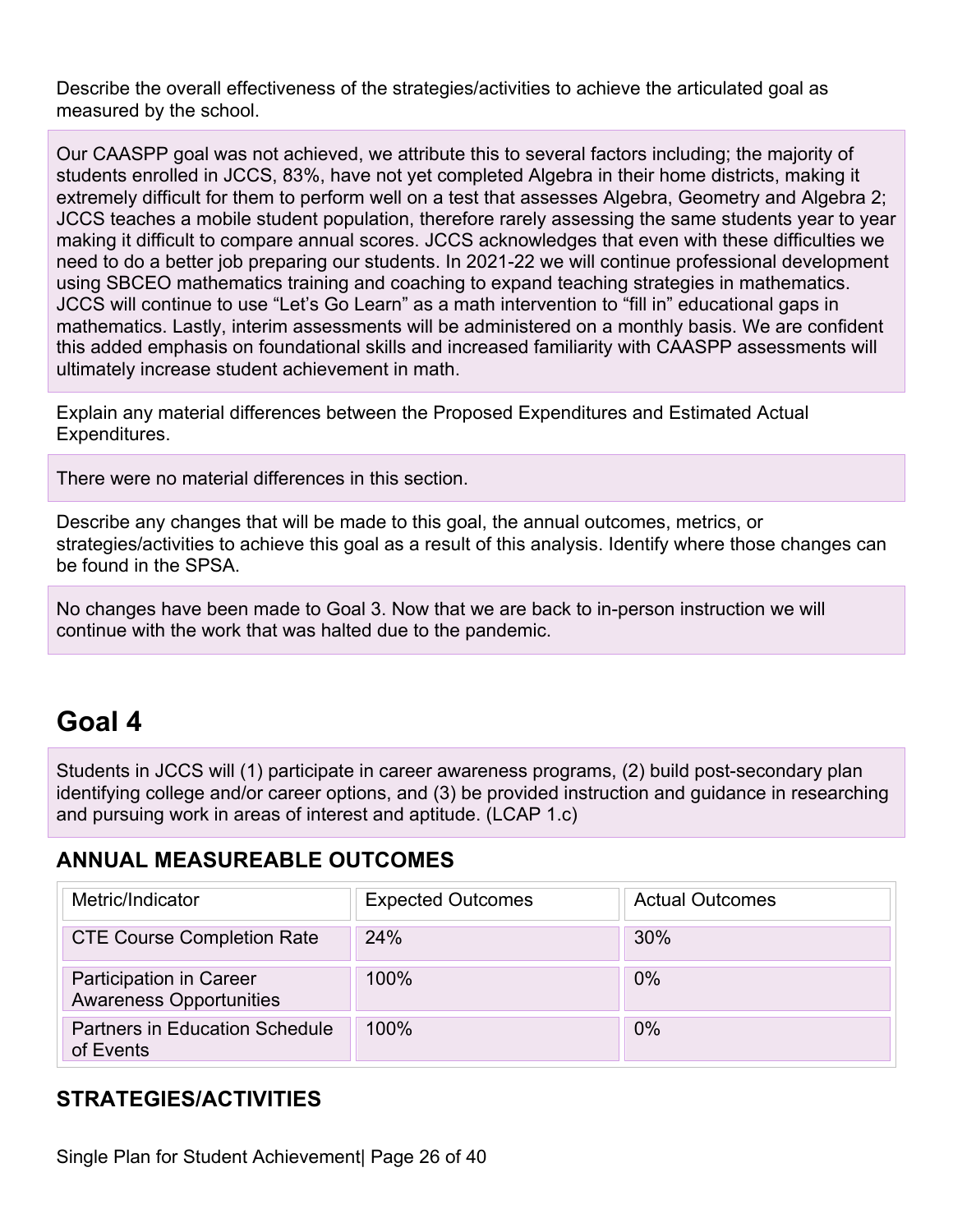Duplicate the Strategies/Activities from the prior year SPSA and complete a copy of the following table for each. Duplicate the table as needed.

## **Strategy/Activity 1**

| <b>Planned Strategies/Activities</b>                                                                                                            | <b>Actual Strategies/Activities</b>                                                                                                                                                                                                                                                                | Proposed<br><b>Expenditures</b>                           | Estimated<br>Actual<br><b>Expenditures</b>                |
|-------------------------------------------------------------------------------------------------------------------------------------------------|----------------------------------------------------------------------------------------------------------------------------------------------------------------------------------------------------------------------------------------------------------------------------------------------------|-----------------------------------------------------------|-----------------------------------------------------------|
| <b>JCCS Director and CTE</b><br>Director will collaborate to<br>implement a CTE<br><b>Exploratory Course at both</b><br>court school locations. | July-August 2020 three<br><b>JCCS</b> teachers participated<br>in a credential program<br>operated by Orange<br><b>County Department of</b><br>Education. On August 10-<br>11, 2020 the lab at Los<br>Robles was installed and in<br>January 2021 students<br>were enrolled in CTE<br>Exploration. | No additional<br>cost; part of<br>regular staff<br>duties | No additional<br>cost; part of<br>regular staff<br>duties |

## **Strategy/Activity 2**

| <b>Planned Strategies/Activities</b>                                                                                                                                                                                                                                                                                                                                                                      | <b>Actual Strategies/Activities</b>                                                                                           | Proposed<br><b>Expenditures</b>                           | <b>Estimated</b><br>Actual<br><b>Expenditures</b>         |
|-----------------------------------------------------------------------------------------------------------------------------------------------------------------------------------------------------------------------------------------------------------------------------------------------------------------------------------------------------------------------------------------------------------|-------------------------------------------------------------------------------------------------------------------------------|-----------------------------------------------------------|-----------------------------------------------------------|
| <b>JCCS</b> staff will facilitate field<br>trips to community college<br>campuses in Santa Barbara<br>County to provide an<br>orientation and tour, and<br>familiarize them with<br>specialized programs, such<br>as "Transitions" (for<br>students on probation or<br>parole), "Sparks" (for teen<br>parents), and "Running<br>Start" (summer bridging)<br>programs. (Aligned with<br>$LCAP$ goal 1.c.3) | Due to pandemic<br>restrictions neither<br>community college were<br>able to host field trips for<br>our high school seniors. | No additional<br>cost; part of<br>regular staff<br>duties | No additional<br>cost; part of<br>regular staff<br>duties |

# **Strategy/Activity 3**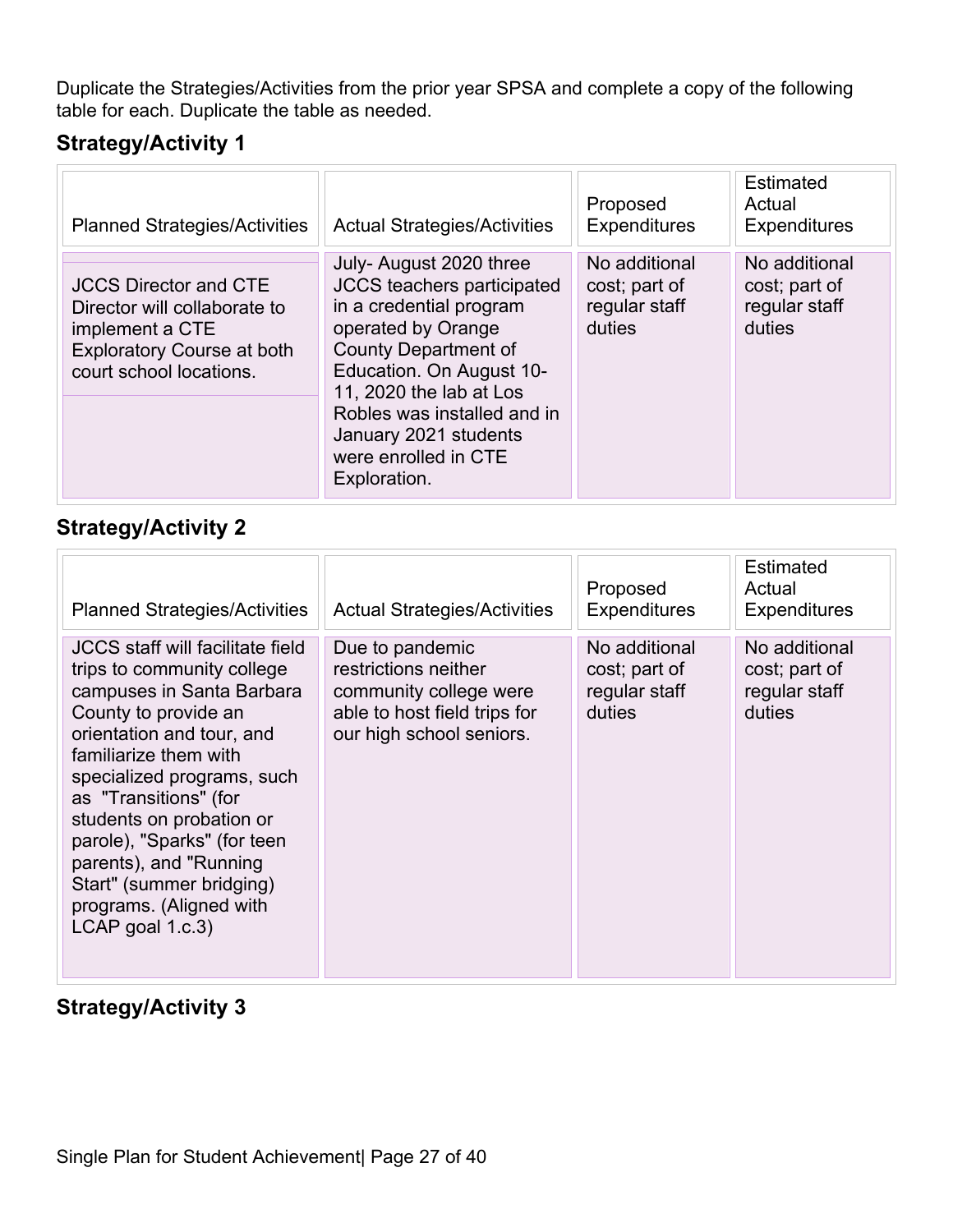| <b>Planned Strategies/Activities</b>                                                                                                                                                                                                                              | <b>Actual Strategies/Activities</b>                                                                                                                                                                                           | Proposed<br><b>Expenditures</b>                           | Estimated<br>Actual<br><b>Expenditures</b>                |
|-------------------------------------------------------------------------------------------------------------------------------------------------------------------------------------------------------------------------------------------------------------------|-------------------------------------------------------------------------------------------------------------------------------------------------------------------------------------------------------------------------------|-----------------------------------------------------------|-----------------------------------------------------------|
| <b>JCCS Staff will collaborate</b><br>with Partners in Education to<br>provide Career Readiness<br>activities for students to<br>include events such as:<br>resume building, mock<br>interviews, career panels,<br>career day, etc throughout<br>the school year. | Due to COVID protocols<br>being even more strict for<br><b>Correctional Institutions</b><br>than for education,<br>Probation was unable to<br>allow volunteers to enter<br>either facility during the<br>2020-21 school year. | No additional<br>cost; part of<br>regular staff<br>duties | No additional<br>cost; part of<br>regular staff<br>duties |

# **ANALYSIS**

Complete a copy of the following table for each of the school's goals from the prior year SPSA. Duplicate the table as needed.

Describe the overall implementation of the strategies/activities to achieve the articulated goal.

In 2020-21, three JCCS teachers received their Designated Subject (CTE) credential, one at each of our three schools, allowing JCCS to implement a new CTE Exploratory class throughout JCCS. In August the CTE lab was installed at Los Robles and Peter B. FitzGerald Community School. With students returning to school in mid-November the decision was made to pilot the course with two students in December with a full class enrolled in January 2021. Students were excited to participate in hands-on activities like building a rocket and then launching it to see whose design would go the highest and/or furthest. Then it was back to the drawing board to make modifications that would improve on their first attempt.

Sadly, our Culinary Arts instructor resigned September 30, 2020. Since none of our JCCS teachers were authorized to teach this course, we had to start recruitment efforts for a part-time position at Los Robles. Since this is a somewhat remote site that requires a lengthy commute, we were unsuccessful in recruiting a new part-time Culinary Arts teacher. Therefore, we made the decision to end the culinary arts program at Los Robles and began researching a new Pathway program that is a regional priority, offered by local high schools and can be taught by one of our full-time JCCS teachers. Based on what we learned with the need to terminate the Culinary Arts program at Los Robles, we feel this approach will allow for long-term sustainability of the program.

Describe the overall effectiveness of the strategies/activities to achieve the articulated goal as measured by the school.

Implementing a new program is always a lengthy process, this proved to be especially true when combined with a global pandemic and newly credentialed teachers. We had several delays, but overall, we succeeded in surpassing our previous outcome by enrolling more students in our CTE Exploratory class then we were able to have participate in our Culinary Arts course. We attribute this to several factors; namely that students were unable to work in the kitchen until they were cleared by both Probation and Behavior Wellness. This approval process was not a requirement with the CTE Exploratory Class therefore we were able to surpass our expected outcome goal by 6%.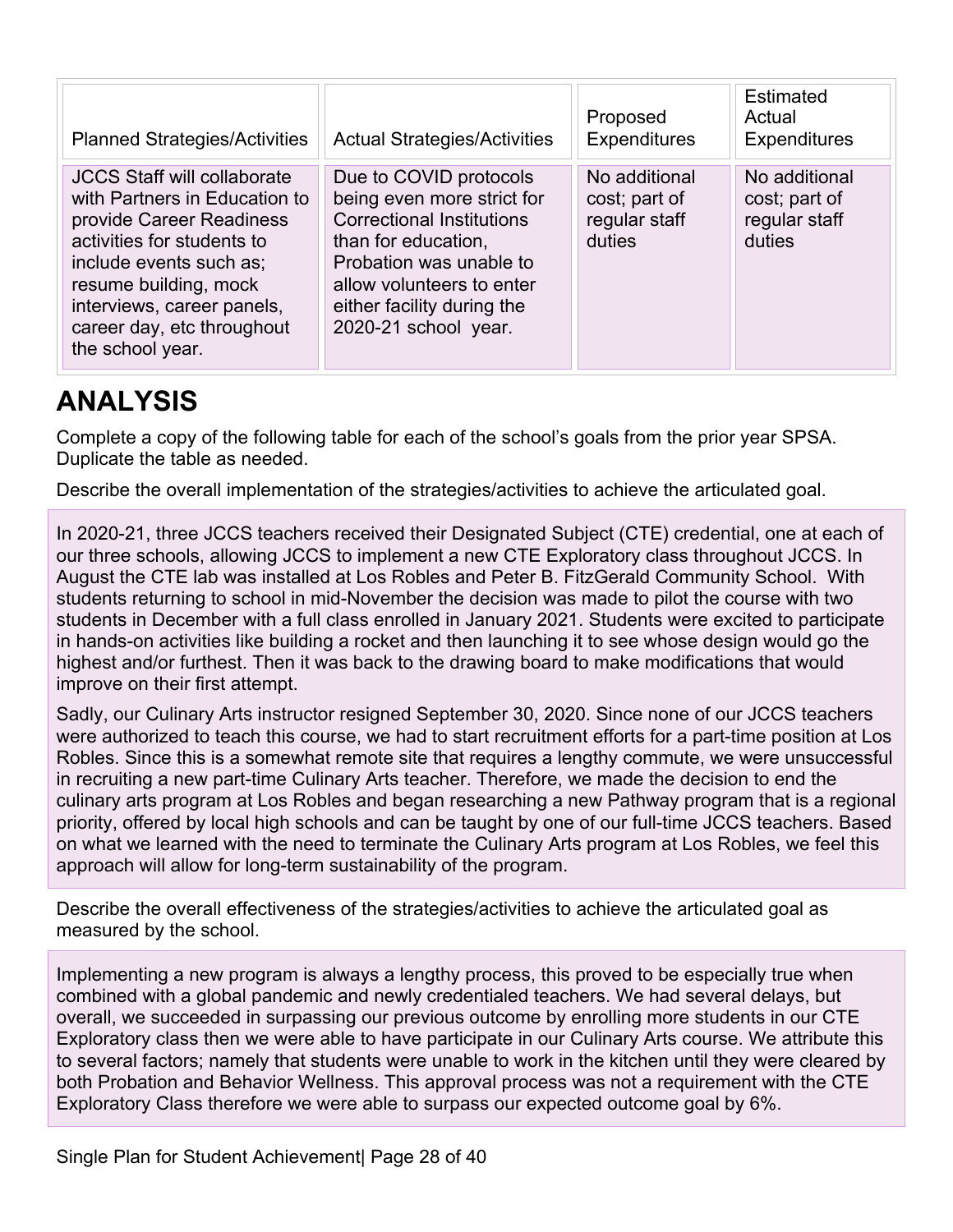Explain any material differences between the Proposed Expenditures and Estimated Actual Expenditures.

There were no material differences.

Describe any changes that will be made to this goal, the annual outcomes, metrics, or strategies/activities to achieve this goal as a result of this analysis. Identify where those changes can be found in the SPSA.

No changes were made to Goal 4. The outcomes that we were unable to meet were because of COVID restrictions. Once the community colleges begin hosting field trips and Partners in Education volunteers are allowed to enter Probation facilities, we plan on resuming our identified strategies.

# **Goal 5**

SBCEO, in collaboration with Probation, and in consultation with all 20 school districts in Santa Barbara County, is committed to transitioning students though the JCCS system and back into the most appropriate educational setting upon their release.

# **ANNUAL MEASUREABLE OUTCOMES**

| Metric/Indicator                             | <b>Expected Outcomes</b> | <b>Actual Outcomes</b> |
|----------------------------------------------|--------------------------|------------------------|
| Transition Log (parent; district<br>contact) | 100%                     | $100\%$                |

# **STRATEGIES/ACTIVITIES**

Duplicate the Strategies/Activities from the prior year SPSA and complete a copy of the following table for each. Duplicate the table as needed.

# **Strategy/Activity 1**

| <b>Planned Strategies/Activities</b>                                                                                                                                                                                                                                                  | <b>Actual Strategies/Activities</b>                                                                                                                                                                                                                   | Proposed<br><b>Expenditures</b>                           | Estimated<br>Actual<br><b>Expenditures</b>                |
|---------------------------------------------------------------------------------------------------------------------------------------------------------------------------------------------------------------------------------------------------------------------------------------|-------------------------------------------------------------------------------------------------------------------------------------------------------------------------------------------------------------------------------------------------------|-----------------------------------------------------------|-----------------------------------------------------------|
| Upon entry the Office<br>Assistant reviews data in<br><b>CALPADS</b> for previous<br>school attendance,<br>language status, and any<br>special services. Records<br>are requested from previous<br>schools and the transcript is<br>updated to include all<br>earned credits to date. | 100% of students who<br>entered court schools<br>during the 2020-21 school<br>year had their CALPADS<br>records reviewed and<br>updated, transcripts<br>requested from the<br>previous schools, and a<br>course of study developed<br>for graduation. | No additional<br>cost; part of<br>regular staff<br>duties | No additional<br>cost; part of<br>regular staff<br>duties |

Single Plan for Student Achievement| Page 29 of 40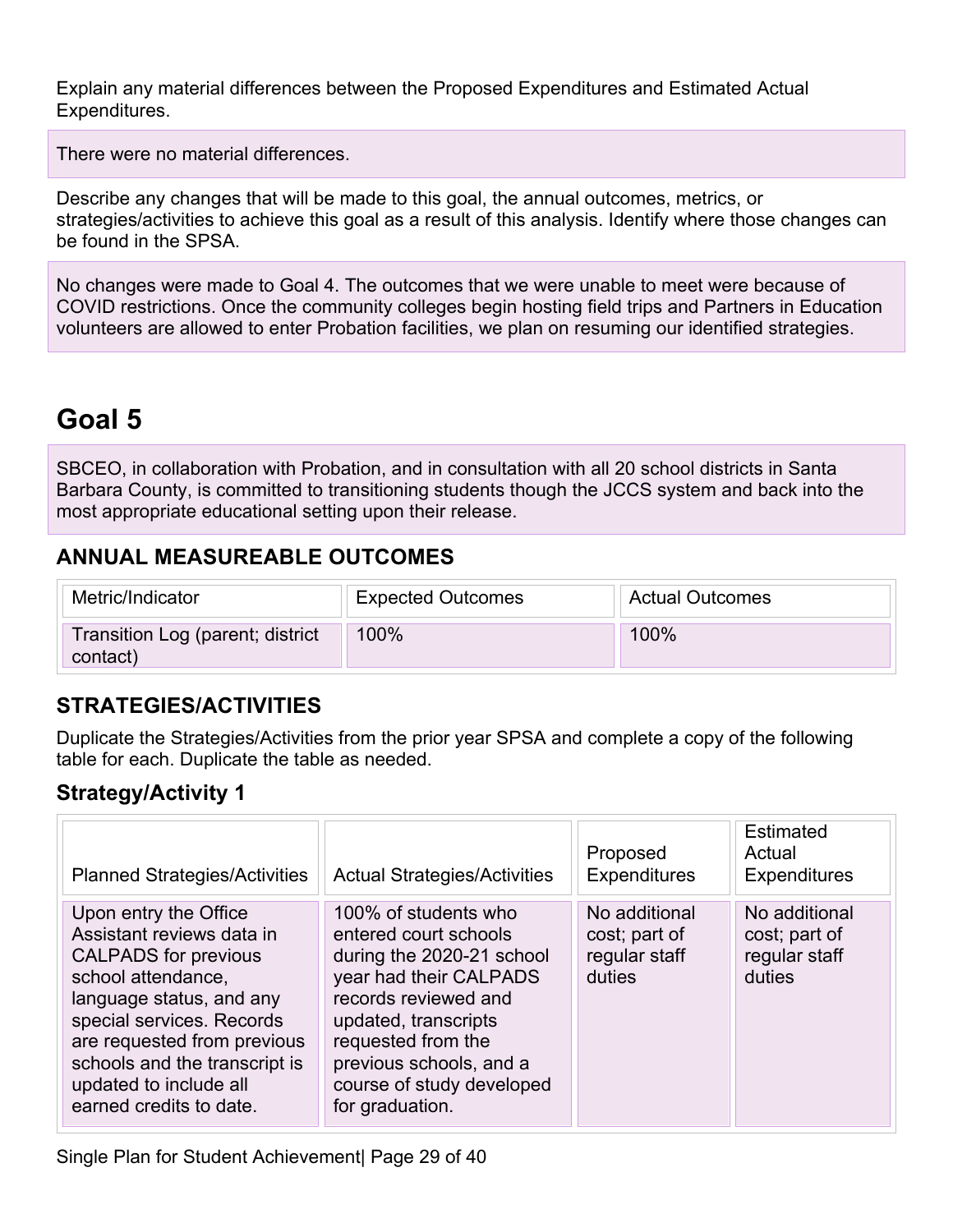| <b>Planned Strategies/Activities</b> | <b>Actual Strategies/Activities</b> | Proposed<br>Expenditures | Estimated<br>Actual<br>Expenditures |
|--------------------------------------|-------------------------------------|--------------------------|-------------------------------------|
|                                      |                                     |                          |                                     |

| <b>Planned Strategies/Activities</b>                                                                                                                                                                                                                                                                                                                                                                                                                                                                                                                                                                                              | <b>Actual Strategies/Activities</b>                                                                                                                                                                                                                                                                                                      | Proposed<br><b>Expenditures</b>                           | Estimated<br>Actual<br><b>Expenditures</b>                |
|-----------------------------------------------------------------------------------------------------------------------------------------------------------------------------------------------------------------------------------------------------------------------------------------------------------------------------------------------------------------------------------------------------------------------------------------------------------------------------------------------------------------------------------------------------------------------------------------------------------------------------------|------------------------------------------------------------------------------------------------------------------------------------------------------------------------------------------------------------------------------------------------------------------------------------------------------------------------------------------|-----------------------------------------------------------|-----------------------------------------------------------|
| While the student is enrolled<br><b>JCCS</b> staff meet with<br>students to discuss course<br>placement, possible<br>graduation exemption for<br>students who qualify,<br>contact local school district<br>personnel to discuss<br>expected return date of their<br>students and school<br>placement options. Parents<br>are consulted to review<br>child's academic progress,<br>graduation status, and<br>school placement options<br>available through the home<br>district. Whenever possible,<br>enrollment appointments are<br>made in advance and<br>confirmed with parents the<br>date, time, and contact<br>information. | JCCS staff do an excellent<br>job to ensure all students<br>enrolled have a seamless<br>transition. All students had<br>an ILP developed to make<br>sure they were on track to<br>graduate. 100% of 11 <sup>th</sup> and<br>12 <sup>th</sup> graders were reviewed<br>to see if they qualified for<br>the AB 2306 exemption.<br>college. | No additional<br>cost; part of<br>regular staff<br>duties | No additional<br>cost; part of<br>regular staff<br>duties |

# **Strategy/Activity 3**

| <b>Planned Strategies/Activities</b>                                                                                                                 | <b>Actual Strategies/Activities</b>                                  | Proposed<br><b>Expenditures</b>                           | <b>Estimated</b><br>Actual<br><b>Expenditures</b>         |
|------------------------------------------------------------------------------------------------------------------------------------------------------|----------------------------------------------------------------------|-----------------------------------------------------------|-----------------------------------------------------------|
| Upon release, Office<br>Assistants update the<br>transcripts with credits<br>earned in court schools and<br>forward to receiving school<br>district. | 71 transcripts were<br>updated and forwarded to<br>receiving school. | No additional<br>cost; part of<br>regular staff<br>duties | No additional<br>cost; part of<br>regular staff<br>duties |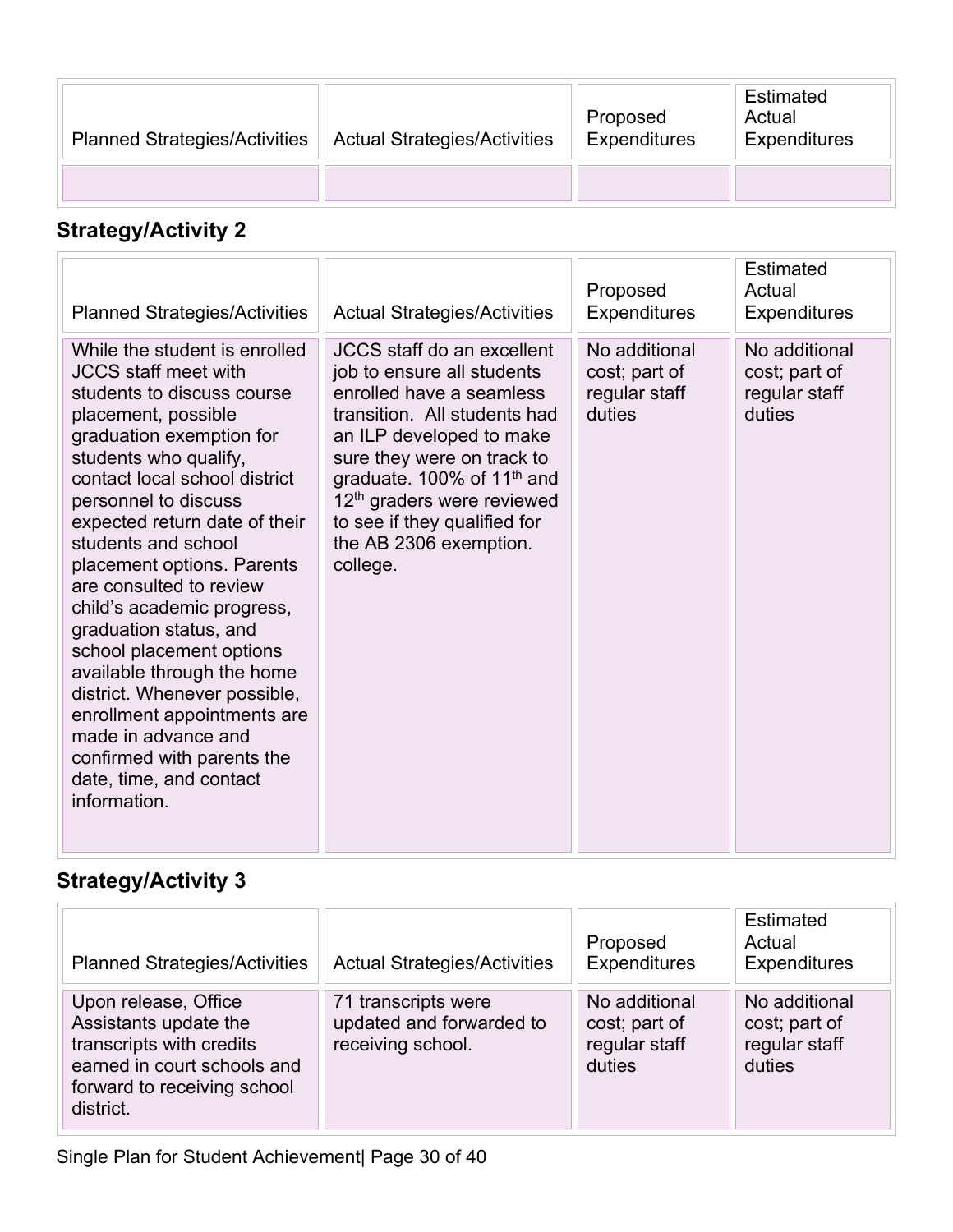# **ANALYSIS**

Complete a copy of the following table for each of the school's goals from the prior year SPSA. Duplicate the table as needed.

Describe the overall implementation of the strategies/activities to achieve the articulated goal.

Student transition is a priority for JCCS and the process has been fine-tuned over the years. SBCEO has an MOU with Probation that outlines responsible parties to ensure students have a smooth transition back into the community. Our Office Assistants take great pride in the process they've established to make sure students continue their education immediately upon release. Receiving school district are immediately notified when a student is released from the juvenile hall and transcript are updated and forwarded to the student's home school. For students at camp the process is slightly different since student's release dates are known in advance. This allows for enrollment appointments to be created, complete with contact information and phone numbers so that parents know exactly who to meet with when they arrive at the school to enroll their son.

Describe the overall effectiveness of the strategies/activities to achieve the articulated goal as measured by the school.

This year presented a unique challenge with so many schools in distance learning for most of the school year. As one of the first schools to resume in-person instruction in the county we also had to negotiate if students would be returning to in-person instruction at their home school or a distance learning environment. Even with this unprecedented challenges we were able to successfully transition 100% of students back to a variety of educational programs including students' home district, residential placement programs, or post-secondary institutions.

Explain any material differences between the Proposed Expenditures and Estimated Actual Expenditures.

There were no material differences in this section.

Describe any changes that will be made to this goal, the annual outcomes, metrics, or strategies/activities to achieve this goal as a result of this analysis. Identify where those changes can be found in the SPSA.

No changes are planned.

# **Budget Summary and Consolidation**

Complete the table below. Schools may include additional information or more detail. Adjust the table as needed. The Budget Summary is required for schools funded through the ConApp. The Consolidation of Funds is required for a school receiving funds allocated through the ConApp and consolidating those funds as part of a schoolwide program.

# **Budget Summary**

Single Plan for Student Achievement| Page 31 of 40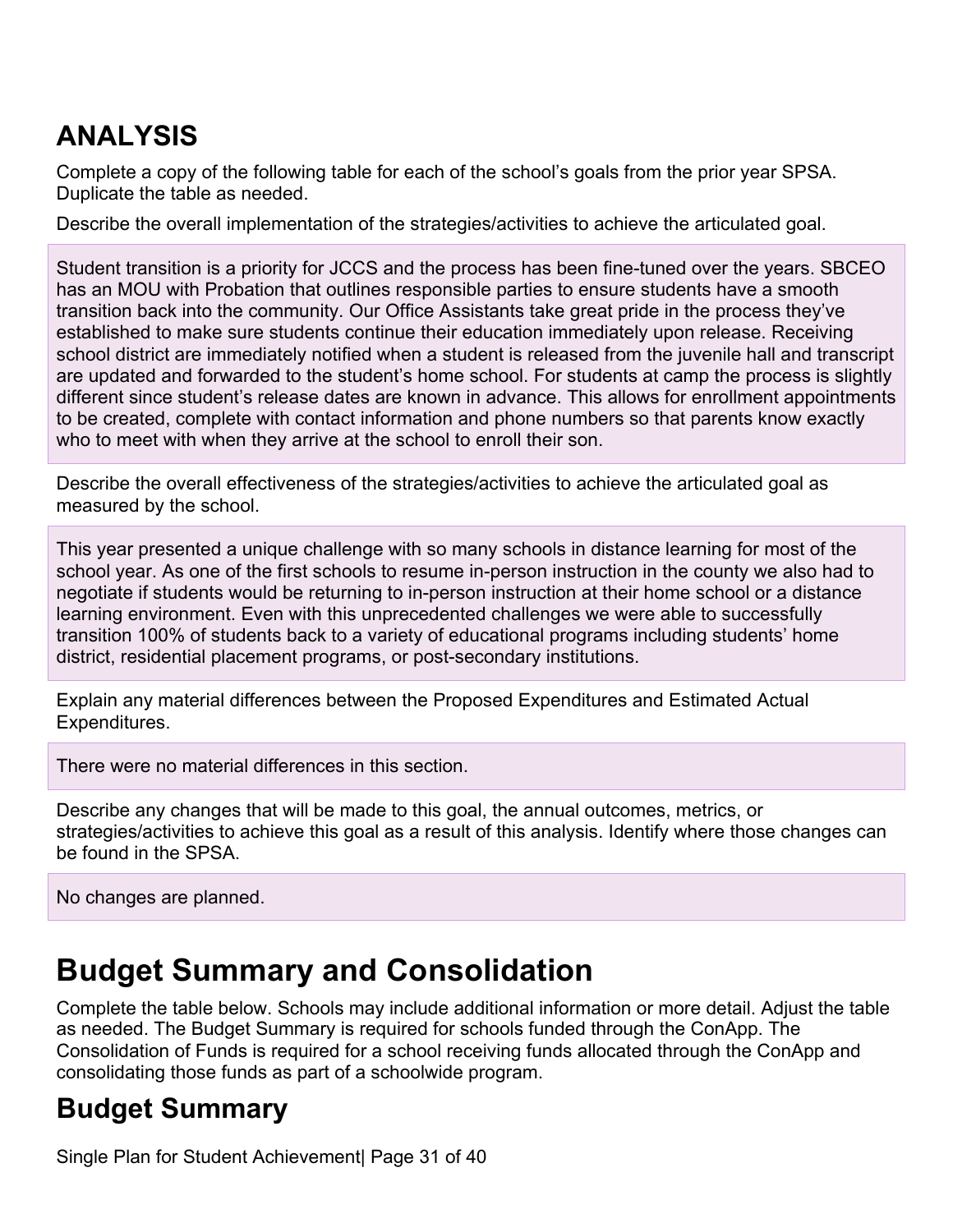| <b>DESCRIPTION</b>                                                                | <b>AMOUNT</b> |
|-----------------------------------------------------------------------------------|---------------|
| Total Funds Provided to the School Through the<br><b>Consolidated Application</b> | \$229,209.00  |
| Total Funds Budgeted for Strategies to Meet the Goals<br>in the SPSA              | \$180,400.00  |

# **Consolidation of Funds**

List the Federal programs that the school is consolidating in the schoolwide program. Adjust the table as needed.

| <b>Federal Programs</b>                                | <b>Allocation (\$)</b> |
|--------------------------------------------------------|------------------------|
| Title II, Part A Supporting Effective Instruction ESSA | $\frac{$4,752}{}$      |

Subtotal of consolidated federal funds for this school: \$354,536.42

List the State and local programs that the school is consolidating in the schoolwide program. Duplicate the table as needed.

| <b>State or Local Programs</b> | Allocation (\$) |
|--------------------------------|-----------------|
| Not Applicable                 |                 |

Subtotal of consolidated state or local funds for this school: \$ 0

Total of consolidated (federal, state, and/or local) funds for this school: \$354,536.42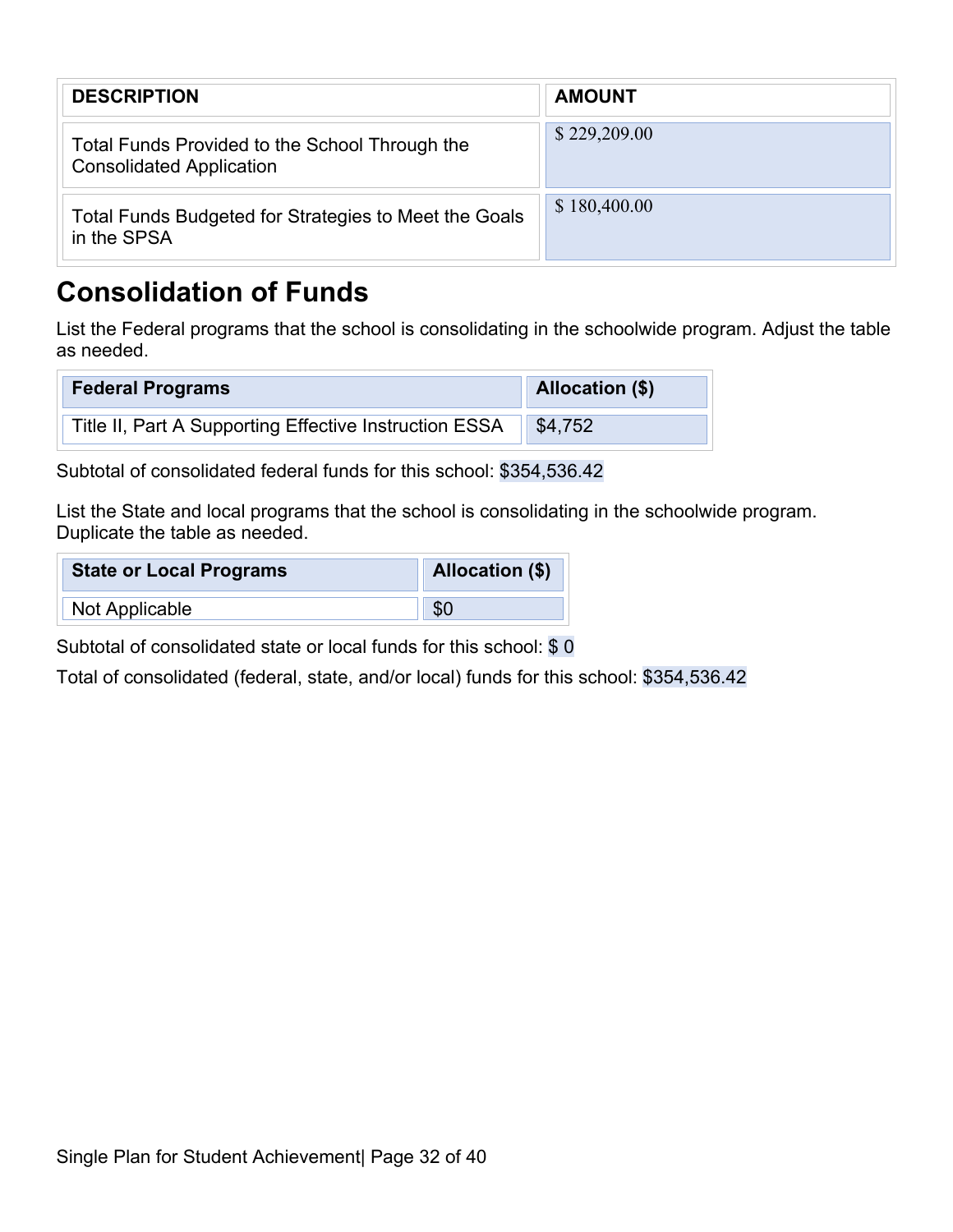# **Addendum**

The Single Plan for Student Achievement (SPSA) is meant to consolidate all school-level planning efforts into one plan for programs funded through the consolidated application (ConApp), pursuant to the California *Education Code* (*EC*) Section 64001 and the Elementary and Secondary Education Act as amended by the Every Student Succeeds Act (ESSA).

The purpose of the SPSA is to increase the overall effectiveness of the school program by crafting a strategic plan that maximizes the resources available to the school while minimizing duplication of effort with the ultimate goal of increasing student achievement.

The School Site Council (SSC) is required to develop and annually review the SPSA, establish an annual budget, and make modifications in the plan to reflect changing needs and priorities, as applicable, pursuant to *EC* 52853(b) and 52855.

California's ESSA State Plan significantly shifts the state's approach to the utilization of federal resources in support of underserved student groups. The SPSA provides schools with the opportunity to document their approach to maximizing the impact of federal investments in support of underserved students.

The implementation of ESSA in California presents an opportunity for schools to innovate with their federally-funded programs and align them with the priority goals of the school and the LEA that are being realized under the state's Local Control Funding Formula (LCFF).

LCFF provides schools and LEAs flexibility to design programs and provide services that meet the needs of students in order to achieve readiness for college, career, and lifelong learning. The SPSA planning process supports continuous cycles of action, reflection, and improvement.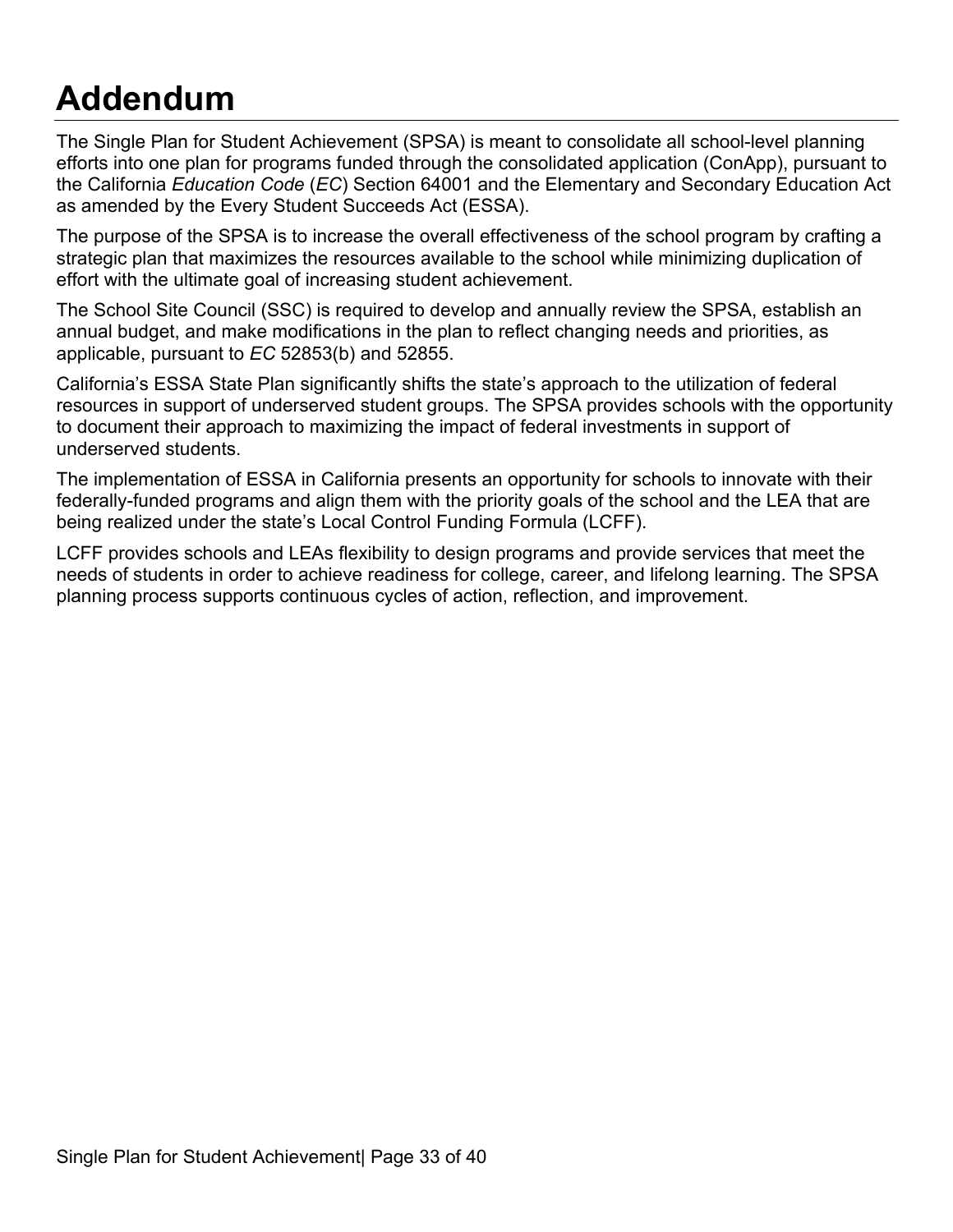For questions related to specific sections of the template, please see instructions below:

# **Instructions: Linked Table of Contents**

Stakeholder Involvement

Goals, Strategies, & Proposed Expenditures

Planned Strategies/Activities

Annual Review and Update

Budget Summary and Consolidation

Appendix A: Plan Requirements for Schools Funded Through the ConApp

Appendix B: Select State and Federal Programs

For additional questions or technical assistance related to completion of the SPSA template, please contact the Local Educational Agency, or the CDE's Title I Policy and Program Guidance Office at TITLEI@cde.ca.gov.

# **Stakeholder Involvement**

Meaningful involvement of parents, students, and other stakeholders is critical to the development of the SPSA and the budget process. As such, the SPSA should be shared with, and schools should request input from, school site-level advisory groups, as applicable (e.g., English Learner Advisory Councils, student advisory groups, etc.).

Describe the process used to involve advisory committees, parents, students, school faculty and staff, and the community in the development of the SPSA and the annual review and update.

# **Goals, Strategies, & Proposed Expenditures**

In this section a school provides a description of the annual goals to be achieved by the school. This section also includes descriptions of the specific planned strategies/activities a school will take to meet the identified goals, and a description of the expenditures required to implement the specific strategies and activities.

# **Goal**

State the goal. A goal is a broad statement that describes the desired result to which all strategies/activities are directed. A goal answers the question: What is the school seeking to achieve? A school may number the goals using the "Goal #" for ease of reference.

# **Basis for this Goal**

Describe the basis for establishing the goal. The goal should be based upon an analysis of verifiable state data, including state indicator data from the California School Dashboard (Dashboard) and data from the School Accountability Report Card, and may include any data voluntarily developed by districts to measure pupil achievement.

# **Expected Annual Measurable Outcomes**

Identify the metric(s) and/or state indicator(s) that the school will use as a means of evaluating progress toward accomplishing the goal. A school may identify metrics for specific student groups. Include in the baseline column the most recent data associated with the metric or indicator available

Single Plan for Student Achievement| Page 34 of 40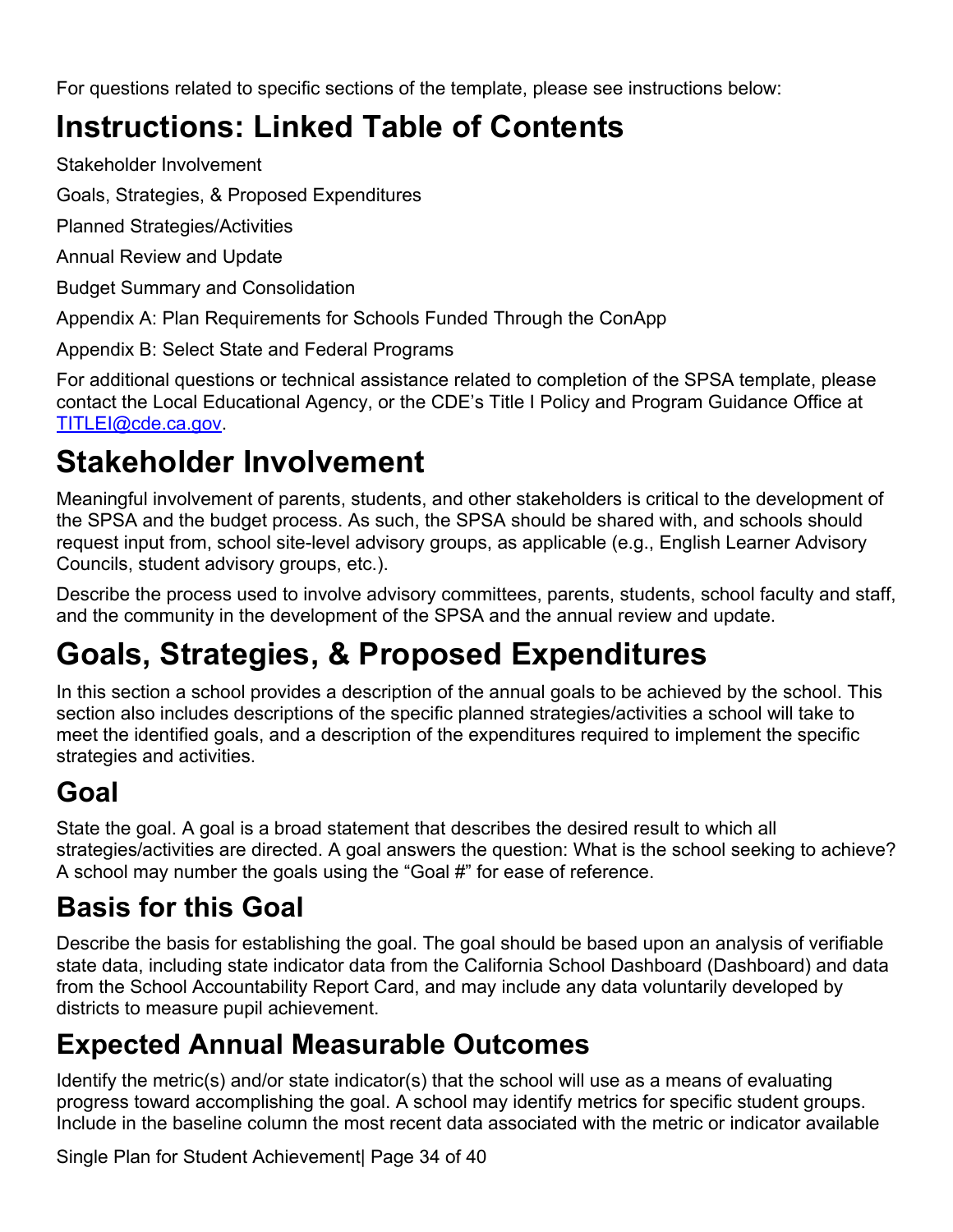at the time of adoption of the SPSA. The most recent data associated with a metric or indicator includes data reported in the annual update of the SPSA. In the subsequent Expected Outcome column, identify the progress the school intends to be make in the coming year.

# **Planned Strategies/Activities**

Describe the strategies and activities being provided to meet the described goal. Strategies and activities that are implemented to achieve the identified goal may be grouped together. A school may number the strategy/activity using the "Strategy/Activity #" for ease of reference.

A school receiving funds allocated through the ConApp is required to describe in their strategies and activities how they will address specific state and federal requirements. A list of these requirements may be found in Appendix A: Plan Requirements for Schools Funded Through the ConApp. At a minimum a school receiving funds allocated through the ConApp must address these requirements; however, a school may describe additional strategies/activities as well.

# **Students to be Served by this Strategy/Activity**

Indicate in this box which students will benefit from the strategies/activities by indicating "All Students" or listing one or more specific student group(s) to be served.

# **Proposed Expenditures for this Strategy/Activity**

For each strategy/activity, list and describe the proposed expenditures for the school year to implement these strategies/activities, including where those expenditures can be found in the school's budget. The school should reference all fund sources for each proposed expenditure and should provide budget references as an object code or an object code description.

Proposed expenditures that are included more than once in a SPSA should be indicated as a duplicated expenditure and include a reference to the goal and strategy/activity where the expenditure first appears in the SPSA.

# **Annual Review and Update**

The planned goals, expected outcomes, planned strategies/activities, and proposed expenditures must be copied verbatim from the previous year's approved SPSA. Minor typographical errors may be corrected.

# **Annual Measurable Outcomes**

For each goal in the prior year, provide the metric/indicators, the expected outcomes, and the actual outcomes; review the actual outcomes as compared to the expected outcomes identified in the prior year for the goal.

# **Strategies/Activities**

Identify the planned strategies/activities and the proposed expenditures to implement these strategies/activities toward achieving the described goal, then identify the actual strategies/activities implemented to meet the described goal and the estimated actual expenditures to implement the strategies/activities. As applicable, identify any changes to the student groups served.

# **Analysis**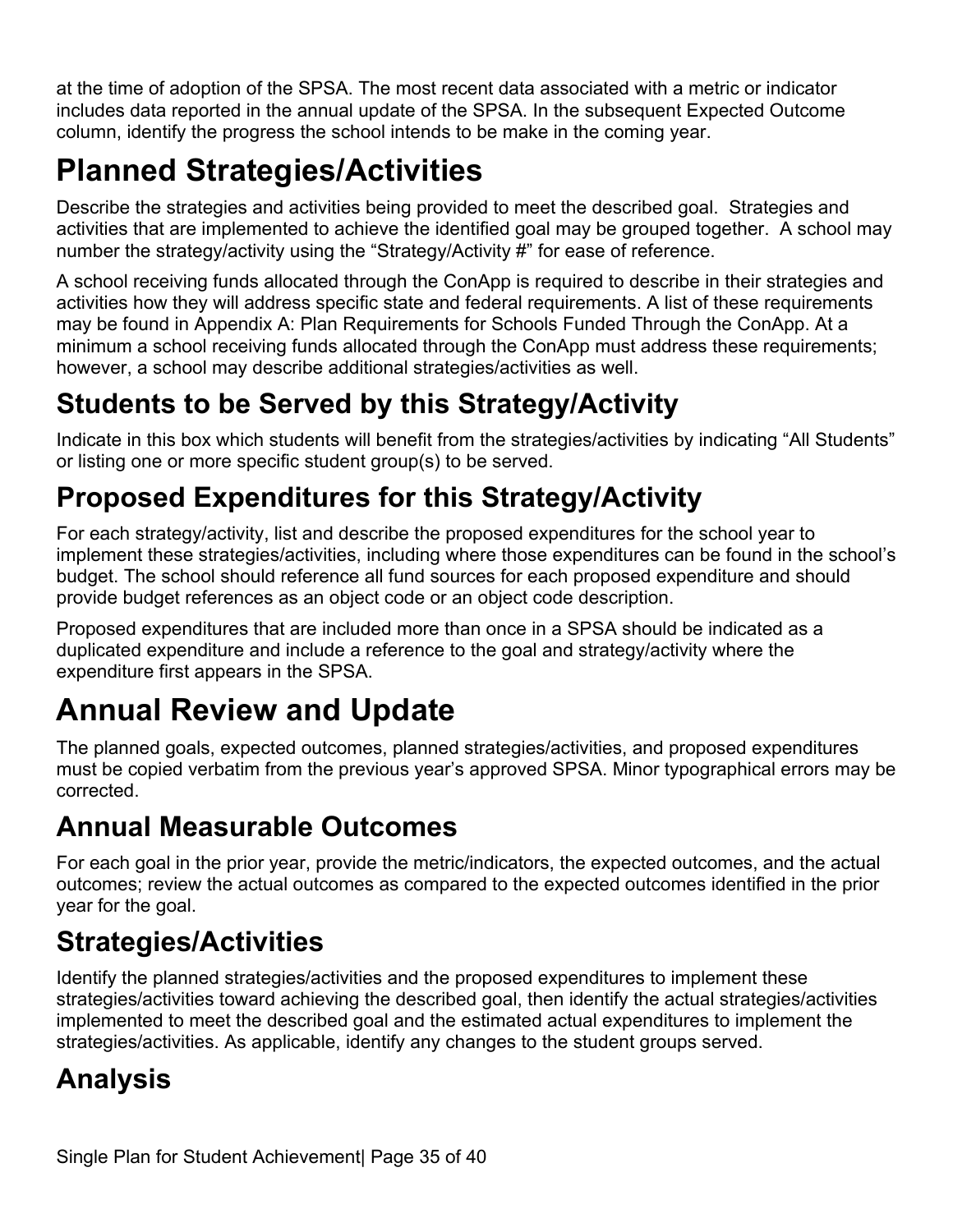Using actual outcome data, including state indicator data from the Dashboard, analyze whether the planned strategies/activities were effective in achieving the goal. Respond to the prompts as instructed.

- Describe the overall implementation of the strategies/activities to achieve the articulated goal. Include a discussion of relevant challenges and successes experienced with the implementation process.
- Describe the overall effectiveness of the strategies/activities to achieve the articulated goal as measured by the school.
- Explain any material differences between Proposed Expenditures and Estimated Actual Expenditures. Minor variances in expenditures or a dollar-for-dollar accounting is not required.
- Describe any changes that will be made to the goal, expected annual measureable outcomes, metrics/indicators, or strategies/activities to achieve this goal as a result of this analysis and analysis of the data provided in the Dashboard, as applicable. Identify where those changes can be found in the SPSA.

# **Budget Summary and Consolidation**

In this section a school provides a brief summary of the funding allocated to the school through the ConApp and/or other funding sources as well as the total amount of funds for proposed expenditures described in the SPSA. The Budget Summary is required for schools funded through the ConApp. The Consolidation of Funds is required for a school receiving funds allocated through the ConApp and consolidating those funds as part of a schoolwide program.

# **Budget Summary**

A school receiving funds allocated through the ConApp should complete the Budget Summary as follows:

- Total Funds Provided to the School Through the Consolidated Application: This amount is the total amount of funding provided to the school through the ConApp for the school year. The school year means the fiscal year for which a SPSA is adopted or updated.
- Total Funds Budgeted for Strategies to Meet the Goals in the SPSA: This amount is the total of the proposed expenditures from all sources of funds associated with the strategies/activities reflected in the SPSA. To the extent strategies/activities and/or proposed expenditures are listed in the SPSA under more than one goal, the expenditures should be counted only once.

A school may include additional information or more detail.

# **Consolidation of Funds**

A school receiving funds allocated through the ConApp and consolidating those funds as part of a schoolwide program is required to include a list of state and local programs and other federal programs that the school will consolidate in the schoolwide program. A list of commonly consolidated state and federal programs is provided in Appendix B: Select State and Federal Programs. List the federal funding source(s) and the amount(s) being consolidated in the schoolwide program, then list the state and/or local funding source(s) and the amount(s). Adjust the table as needed.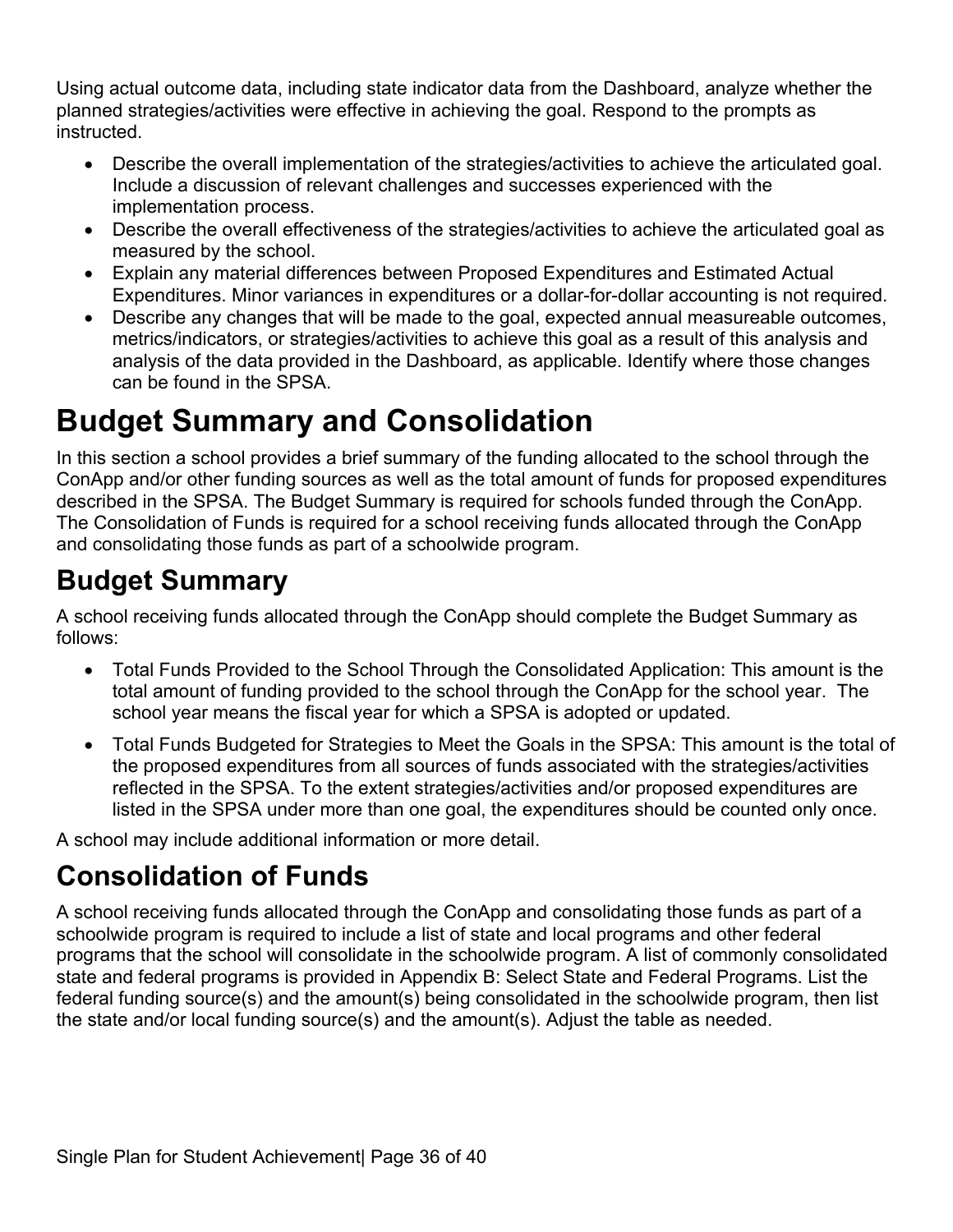Appendix A: Plan Requirements for Schools Funded Through the ConApp

# **Basic Plan Requirements**

A school receiving funds allocated through the ConApp is required to develop a SPSA. The content of a SPSA must be aligned with school goals for improving student achievement. School goals must be based upon an analysis of verifiable state data and may include any data voluntarily developed by districts to measure student achievement.

The SSC is required to develop the SPSA, which must address each of the following, as applicable:

- 1. A description of curricula, instructional strategies and materials responsive to the individual needs and learning styles of each student (described in the Strategies/Activities).
- 2. A description of instructional and auxiliary services to meet the special needs of non-Englishspeaking or limited-English-speaking students, including instruction in a language these students understand; educationally disadvantaged students; gifted and talented students; and students with exceptional needs (described in the Strategies/Activities).
- 3. A description of a staff development program for teachers, other school personnel, paraprofessionals, and volunteers, including those participating in special programs (described in the Strategies/Activities).
- 4. An identification of the schools' means of evaluating progress toward accomplishing its goals (described in the Expected Annual Measurable Outcomes) and an ongoing evaluation of the educational program of the school (described in the Annual Review and Update).
- 5. A description of how funds provided to the school through the ConApp will be used to improve the academic performance of all pupils to the level of state performance goals (described in the Proposed Expenditures for Strategies/Activities).
- 6. The proposed expenditures of funds available to the school through the programs described in *EC* Section 52851. For purposes of this subdivision, proposed expenditures of funds available to the school must include, but not be limited to, salaries and staff benefits for persons providing services for those programs (described in the Proposed Expenditures for Strategies/Activities).
- 7. The proposed expenditure of funds available to the school through the federal Improving America's Schools Act of 1994 and its amendments. If the school operates a state-approved schoolwide program in a manner consistent with the expenditure of funds available to the school pursuant to *EC* Section 52851, employees of the schoolwide program may be deemed funded by a single cost objective.
- 8. A description of how state and federal law governing programs identified in *EC* Section 64000 will be implemented, as applicable (described in the Strategies/Activities).
- 9. A description of any other activities and objectives as established by the SSC (described in the Strategies/Activities).

The SPSA, including proposed expenditures of funds allocated to the school through the ConApp, must be reviewed annually and updated by the SSC.

Authority cited: *EC* sections 64001(f)-(g) and 52853(a)(1)-(7).

# **Schoolwide Program Requirements**

Single Plan for Student Achievement| Page 37 of 40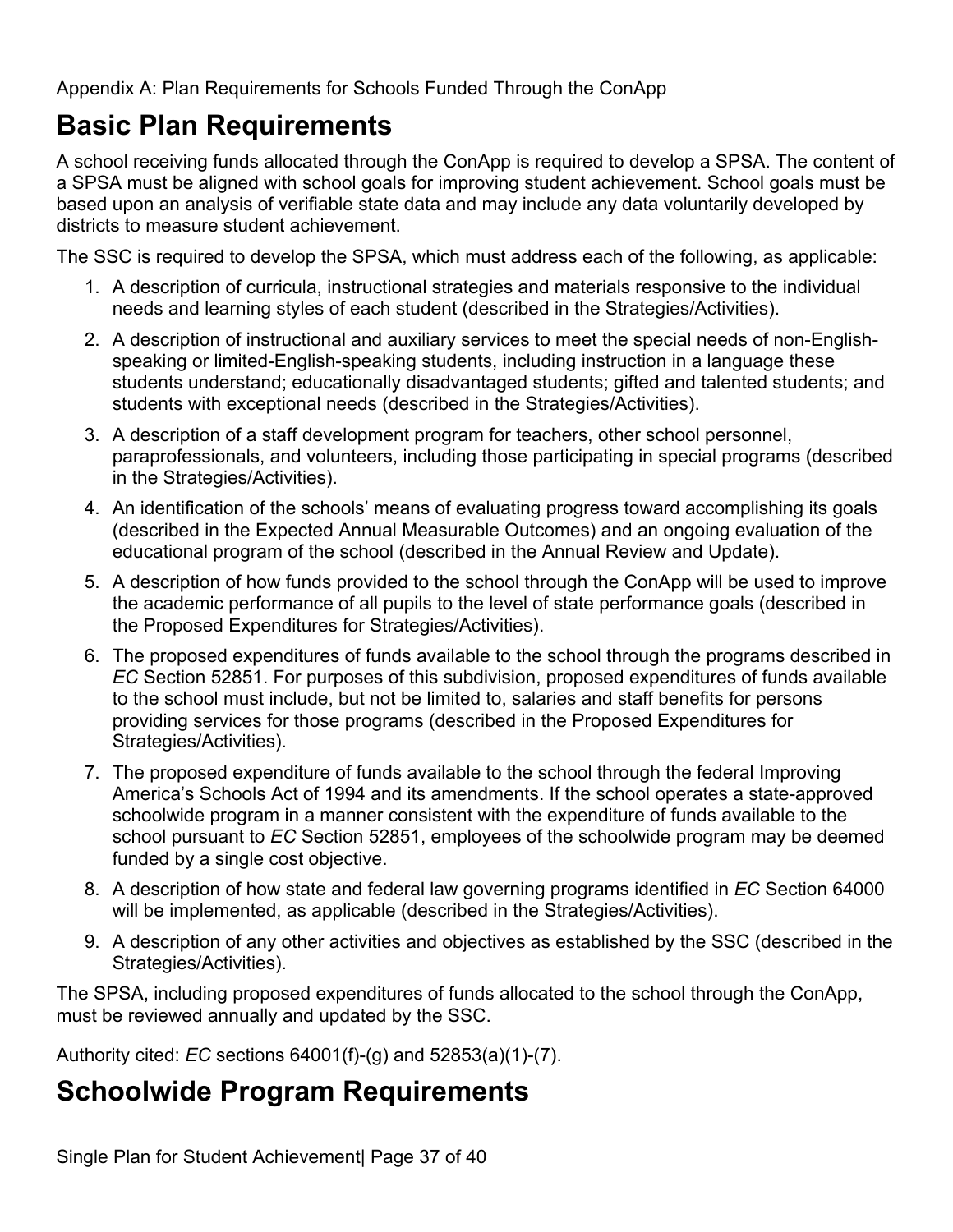A school receiving funds allocated through the ConApp and operating a schoolwide program (SWP) must describe how the school will carry out each of the following components:

- 1. A description of the strategies that the school will be implementing to address school needs, including a description of how such strategies will
	- a. provide opportunities for all students, including socioeconomically disadvantaged students, students from major racial and ethnic groups, students with disabilities, and English learners, to meet the challenging state academic standards.
	- b. use effective methods and instructional strategies based on scientifically based research that
		- i. strengthen the core academic program in the school;
		- ii. provide an enriched and accelerated curriculum;
		- iii. increase the amount and quality of learning time;
		- iv. include strategies for meeting the educational needs of historically underserved populations;
		- v. help provide an enriched and accelerated curriculum; and
		- vi. are consistent with, and are designed to implement, state and local improvement plans, if any.
	- c. address the needs of all students in the school, but particularly the needs of those at risk of not meeting the challenging state academic standards, through activities which may include the following:
		- i. strategies to improve students' skills outside the academic subject areas;
		- ii. preparation for and awareness of opportunities for postsecondary education and the workforce;
		- iii. implementation of a schoolwide tiered model to prevent and address problem behavior;
		- iv. professional development and other activities for teachers, paraprofessionals, and other school personnel to improve instruction and use of data; and
		- v. strategies for assisting preschool children in the transition from early childhood education programs to local elementary school programs.
- 2. A description of how the school will determine if school needs have been met (described in the Expected Annual Measurable Outcomes and the Annual Review and Update).
- 3. A description of how the school will ensure instruction by highly qualified teachers and provide ongoing professional development, including
	- a. strategies to attract highly qualified teachers;
	- b. providing high-quality and ongoing professional development that is aligned with the state's academic standards for teachers, principals, paraprofessionals and, if appropriate, pupil services personnel, parents, and other staff, to enable all students in the school to meet the state's academic standards;
	- c. the devotion of sufficient resources to effectively carry out professional development activities; and

Single Plan for Student Achievement| Page 38 of 40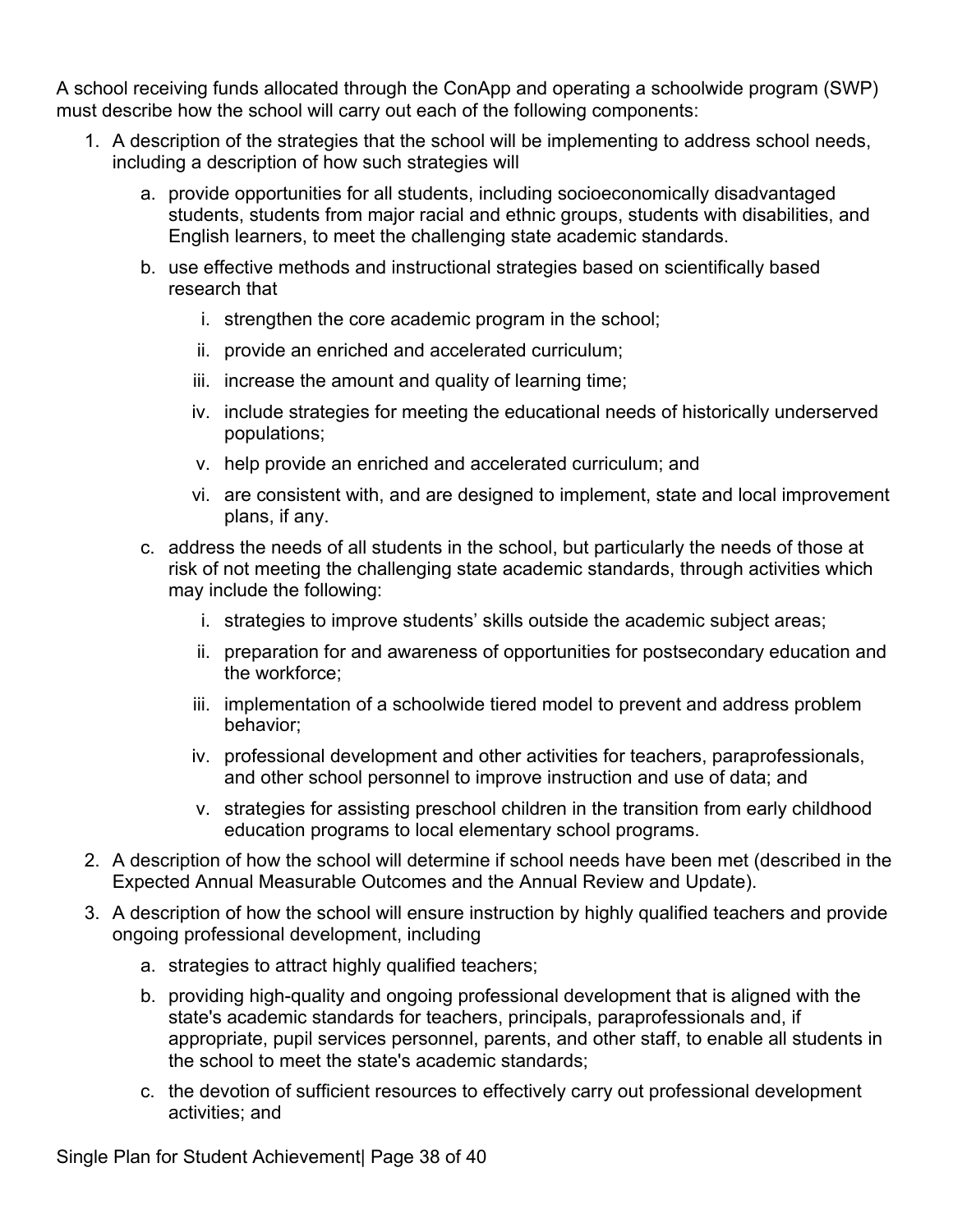- d. the inclusion of teachers in professional development activities regarding the use of academic assessments to enable them to provide information on, and to improve, the achievement of individual students and the overall instructional program.
- 4. A description of how the school will ensure parental involvement in the planning, review, and improvement of the schoolwide program plan (described in Stakeholder Involvement and/or Strategies/Activities).
- 5. A description of the activities the school will include to ensure that students who experience difficulty attaining proficient or advanced levels of academic achievement standards will be provided with effective, timely additional support, including measures to
	- a. Ensure that those students' difficulties are identified on a timely basis; and
	- b. Provide sufficient information on which to base effective assistance to those students.
- 6. For an elementary school, a description of how the school will assist preschool students in the successful transition from early childhood programs to the school.
- 7. A description of how the school will use resources to carry out these components (described in the Proposed Expenditures for Strategies/Activities).

Authority Cited: Title 34 of the Code of Federal Regulations (34 CFR) sections 200.27(a)(3)(i)-(iii) and 200.28 and section 1114(b)(7)(A)(i)-(iii) and 1118(b) of the ESEA.